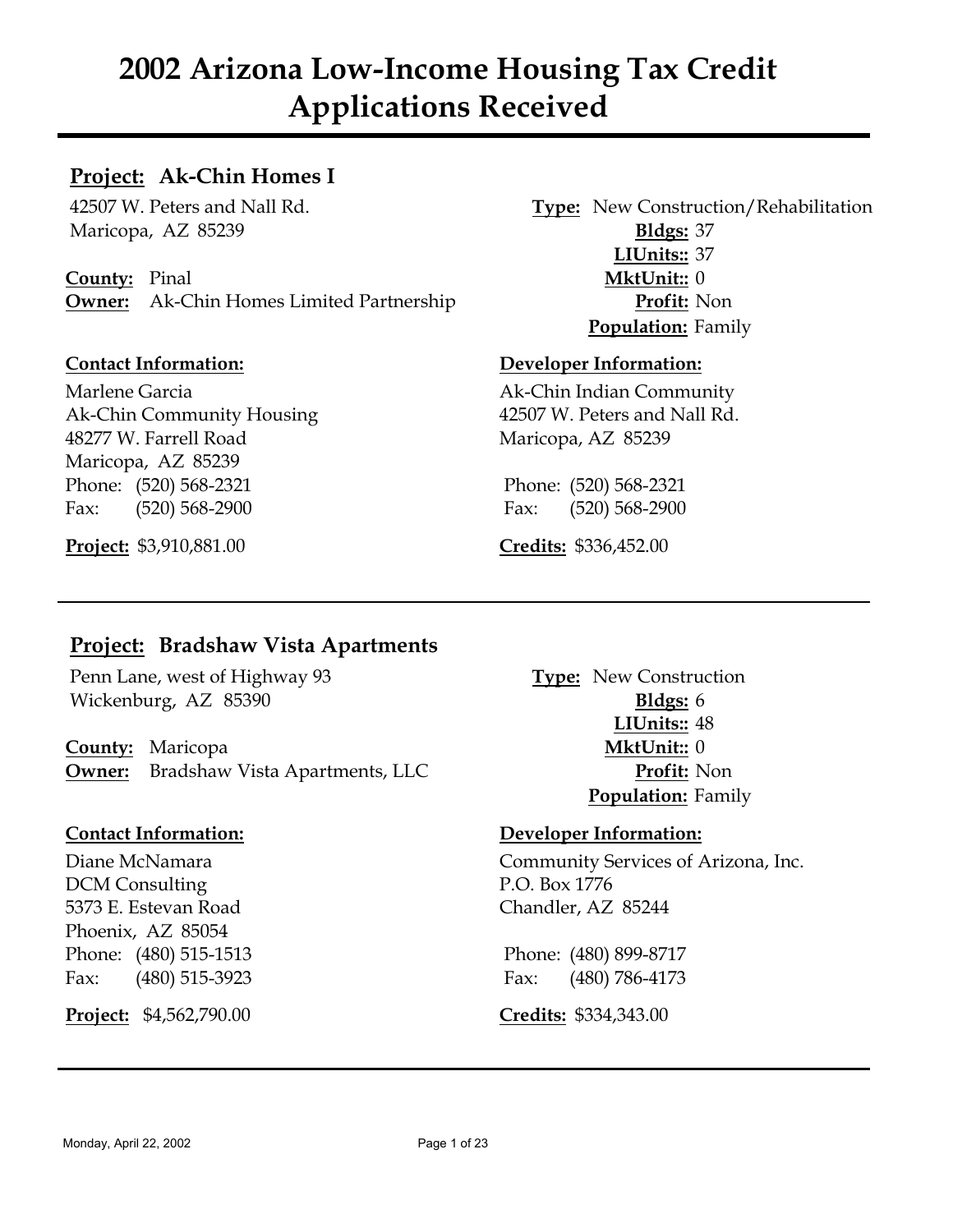## **Project: Brewster Center's "Wings of Freedom" House**

**County:** Pima **MktUnit::** 0 **Owner:** Wings of Freedom, LLC **Profit:** Non

Luckenbill Associates, LLC P.O. Box 1776 891 N. Roadrunner Chandler, AZ 85244 Apache Junction, AZ 85219 Phone: (480) 288-0528 Phone: (480) 899-8717 Fax: (480) 288-0518 Fax: (480) 786-4173

**Project:** \$1,743,270.00 **Credits:** \$128,411.00

2425 N. Haskell **Type:** New Construction Tucson, AZ 85716 **Bldgs:** 2 **LIUnits::** 14 **Population:** Special Needs

### **Contact Information: Developer Information:**

Dee Luckenbill CSA-Brewster Development Partners, LLC

# **Project: Canyon Run Village**

Wickenburg, AZ 85390 **Bldgs:** 1

**County:** Maricopa **MktUnit::** 0 **Owner:** Canyon Run Partners, L.P. **Profit:** For

Commonwealth Capital Corporation 201 Bradenton Avenue Suite 120 201 Bradenton Avenue, Suite 120 Dublin, OH 43017 Dublin, OH 43017 Phone: (614) 792-5511 Phone: (614) 792-5511 Fax: (614)792-5151 Fax: (614) 792-5151

**Project:** \$4,631,805.00 **Credits:** \$366,698.00

Rose Lane **Type:** New Construction **LIUnits::** 68 **Population:** Elderly

### **Contact Information: Developer Information:**

Daniel N. Terlecki Commonwealth Capital Corporation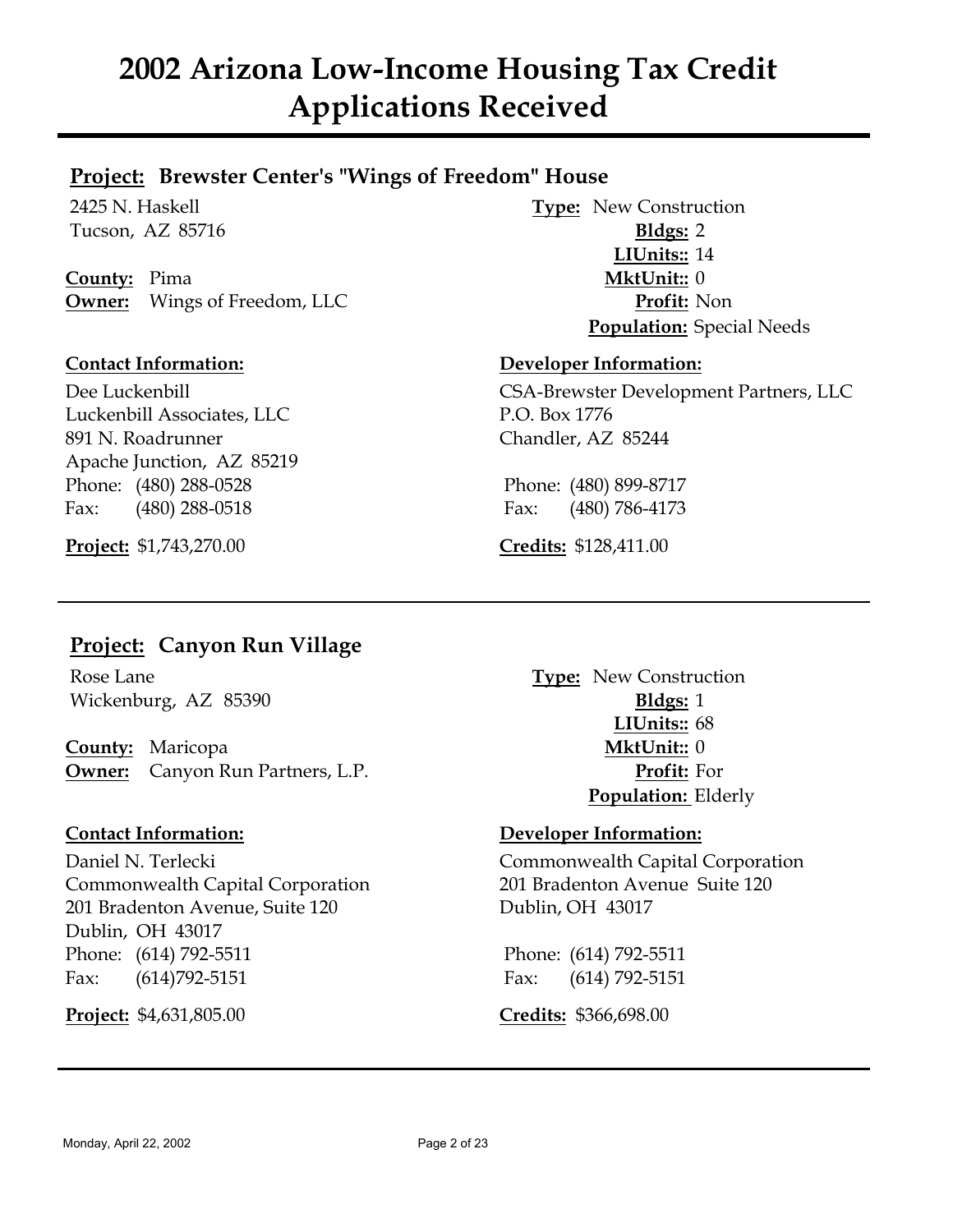## **Project: Casa Bonita I & II**

102 E. Mohave Road, and 235/237 W. Saguaro **Type:** New Construction Tucson, AZ 85705 **Bldgs:** 7

**County:** Pima **MktUnit::** 0 **Owner:** Casa Bonita I & II Limited **Profit:** Non

Chris Fournillier Development Design Group Development Design Group 82 South Stone Avenue 82 South Stone Tucson, AZ 85701 Tucson, AZ 85701 Phone: (520) 205-8981 Phone: (520) 205-8981 Fax: (520) 629-0812 Fax: (520) 629-0812

**Project:** \$2,214,735.00 **Credits:** \$211,298.00

**LIUnits::** 30 Partnership **Population:** Special Needs

### **Contact Information: Developer Information:**

# **Project: Casa De Las Montanas**

14th Ave and Relations Street **Type:** New Construction Safford, AZ 85546 **Bldgs:** 11

**County:** Graham **MktUnit::** 16 **Owner:** To Be Formed **Profit:** Non

Greg Rodriquez Tiempo, Inc. Tiempo Inc. 1107 E. Tonto 1107 E. Tonto **Phoenix**, AZ 85034 Phoenix, AZ 85034 Phone: (602) 252-0482 Phone: (602) 252-0482 Fax: (602) 252-0484 Fax: (602) 252-7080

**Project:** \$8,072,746.00 **Credits:** \$700,000.00

**LIUnits::** 92 **Population:** Family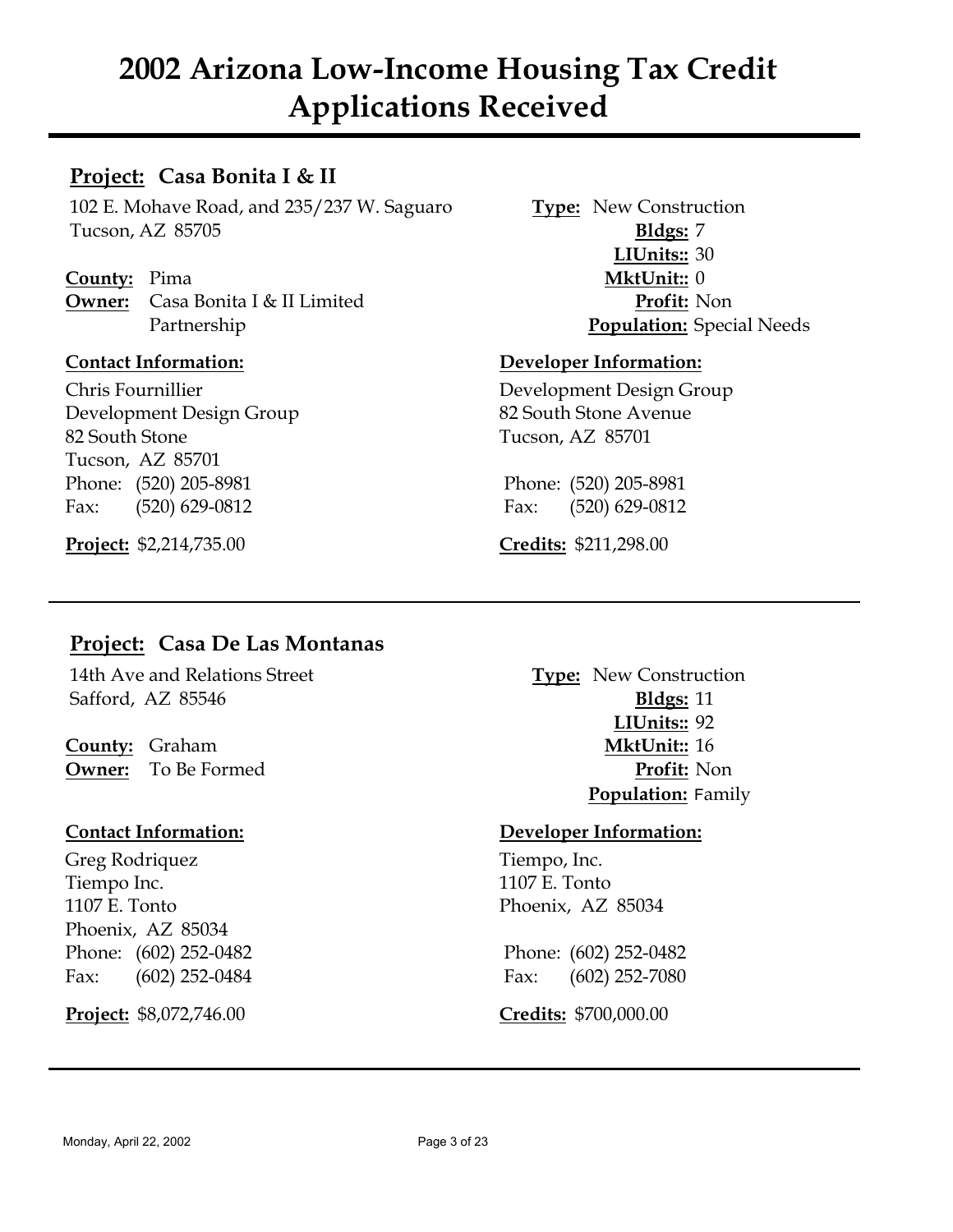# **Project: Chandler Village Apartments**

Chandler, AZ 85225 **Bldgs:** 12

**County:** Maricopa **MktUnit::** 0 **Owner:** CBG Chandler, LP **Profit:** For

Joseph P. Seager CBG Chandler GP, LLC CBG Chandler GP, LLC 1028 North Lake Avenue, Suite 101 1028 Lake Avenue, Suite 101 Pasadena, CA 91104 Pasadena, CA 91104 Phone: (626) 797-3888 Phone: (626) 797-3888 Fax: (626) 797-9237 Fax: (626) 797-9237

**Project:** \$10,500,451.00 **Credits:** \$673,199.00

598 North McQueen Road **Type:** Acquisition/Rehabilitation **LIUnits::** 127 **Population:** Family

### **Contact Information: Developer Information:**

# **Project: Coyote Landing**

Northeast corner of Crismon Road & Southern **Type:** New Construction Avenue Mesa, AZ 85201 **Bldgs:** 16

**County:** Maricopa **MktUnit::** 112 **Owner:** To Be Formed Limited Partnership **Profit:** For

Glenn Walling **Contains Containers** Walling Development, Inc. Walling Development, Inc. 600 B Street, Suite 2040 600 B Street, Suite 2040 San Diego, CA 92101 San Diego, CA 92101 Phone: (619) 814-1263 Phone: (619) 814-1263 Fax: (619) 814-1268 Fax: (619) 814-1268

**Project:** \$20,949,458.00 **Credits:** \$700,000.00

**LIUnits::** 144 **Population:** Family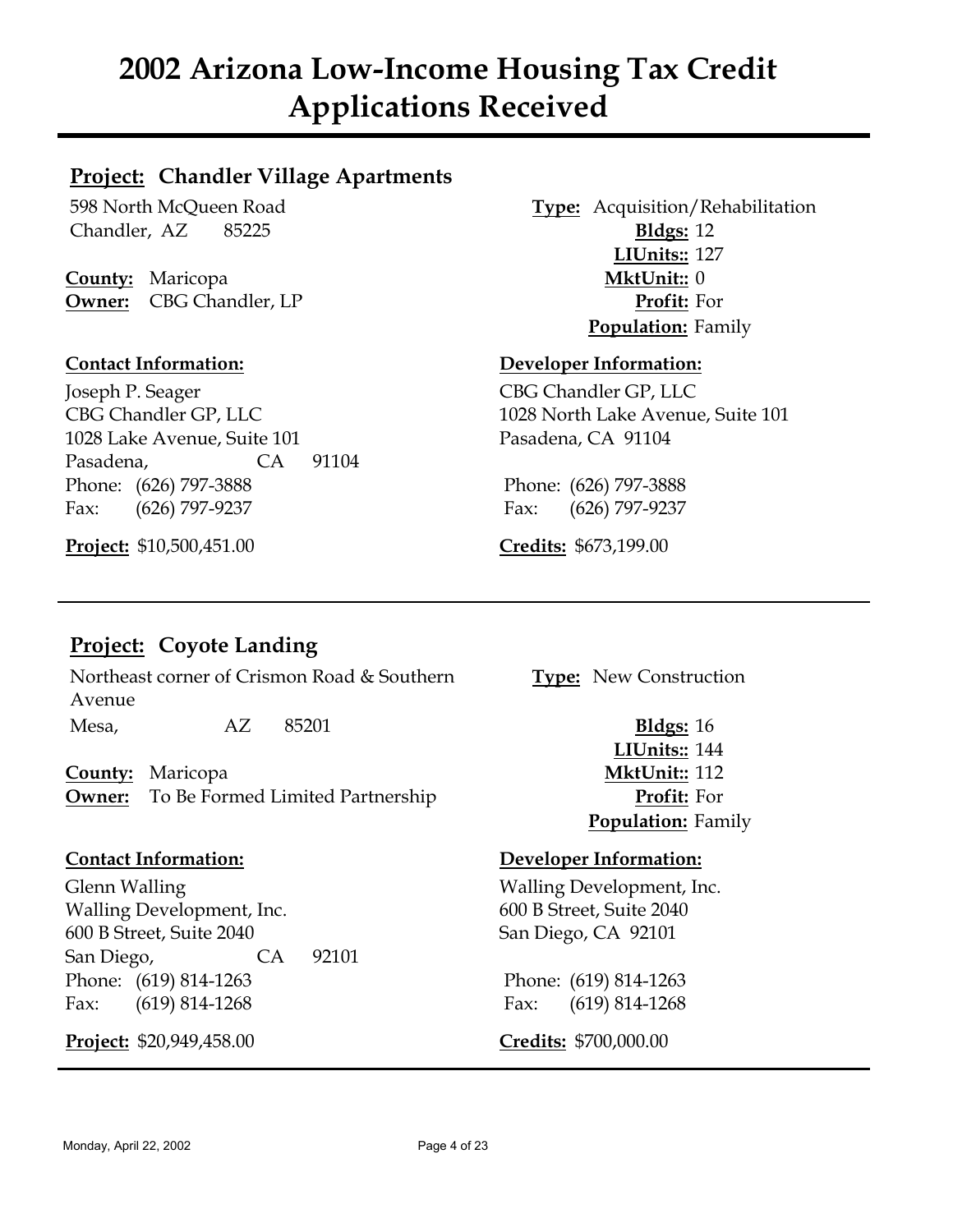# **Project: Desert Oasis Apartments**

Glendale, AZ 85301 **Bldgs:** 37

**County:** Maricopa **MktUnit::** 0 **Owner:** Desert Oasis Apartments, LLC **Profit:** For

Michael Salkeld Protech Development Corporation 9261 N. 82nd Street Granville, OH 43023 Scottsdale, AZ 85258 Phone: (480) 991-9232 Phone: (740) 587-4150 Fax: (480) 991-9642 Fax: (740) 587-4697

**Project:** \$15,717,935.00 **Credits:** \$698,822.00

6529 W. Glendale Avenue **Type:** Acquisition/Rehabilitation **LIUnits::** 327 **Population:** Family

### **Contact Information: Developer Information:**

ParaWest Community Development, 3825 Columbus Road, SW, Building F

# **Project: Escalante Apartments**

Tucson, AZ 85730 **Bldgs:** 8

**Owner:** Escalante Apartments Limited **Profit:** Non Partnership **Population:** Family

Brian K. McDonnell TMM Family Services, Inc. Englewood Development Company, Inc. 3127 East Adams Road 860 E. 86th Street, Suite 5 Tucson, AZ 85716-3611 Indianapolis, IN 46240 Phone: (317) 848-5111 Phone: (520) 322-9557 Fax: (317) 846-4552 Fax: (520) 322-5864

**Project:** \$5,007,335.00 **Credits:** \$389,641.00

7250 East Escalante Road **Type:** New Construction **LIUnits::** 64 **County:** Pima **MktUnit::** 0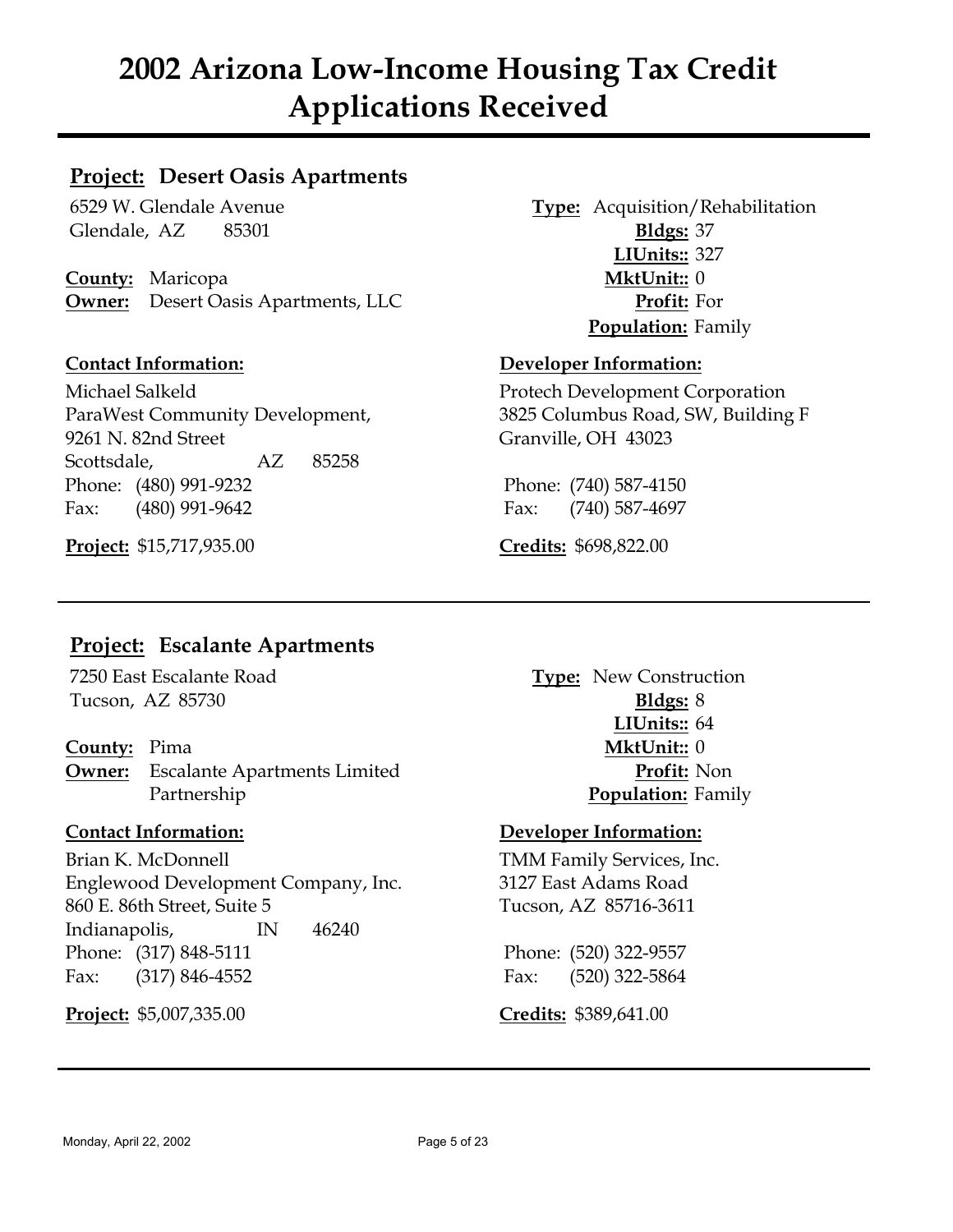# **Project: FSL South Mountain Vista**

1250 E. Roeser Road **Type:** New Construction Phoenix, AZ 85040 **Bldgs:** 6

**County:** Maricopa **MktUnit::** 0 **Owner:** FSL South Mountain Vista, LLC **Profit:** Non

Robert L. Chiffelle FSL Real Estate Services FSL Real Estate Services 1201 E. Thomas Road 1201 E. Thomas Road **Phoenix, AZ 85014** Phoenix, AZ 85014 Fax: (602) 285-1838 Fax: (602) 285-1838

**Project:** \$10,081,610.00 **Credits:** \$999,152.00

**LIUnits::** 120 **Population:** Elderly

### **Contact Information: Developer Information:**

Phone: (602) 285-0505 Phone: (602) 285-0505 x144

# **Project: Green Valley Apartments**

**Owner:** Green Valley Apartments of Payson, **Profit:** Non Limited Partner **Population:** Family

Cordes Development I, Inc. P.O. Box 1197 P.O. Box 1197 Sunset Beach, CA 90742 Sunset Beach, CA 90742 Phone: (562) 592-1518 Phone: (562) 592-1518 Fax: (562)592-2049 Fax: (562) 592-2049

**Project:** \$3,582,796.00 **Credits:** \$352,849.00

Main & Aero **Type:** New Construction Payson, AZ 85541 **Bldgs:** 5 **LIUnits::** 39 **County:** Gila **MktUnit::** 1

### **Contact Information: Developer Information:**

David J. Cordes Cordes Development I, Inc.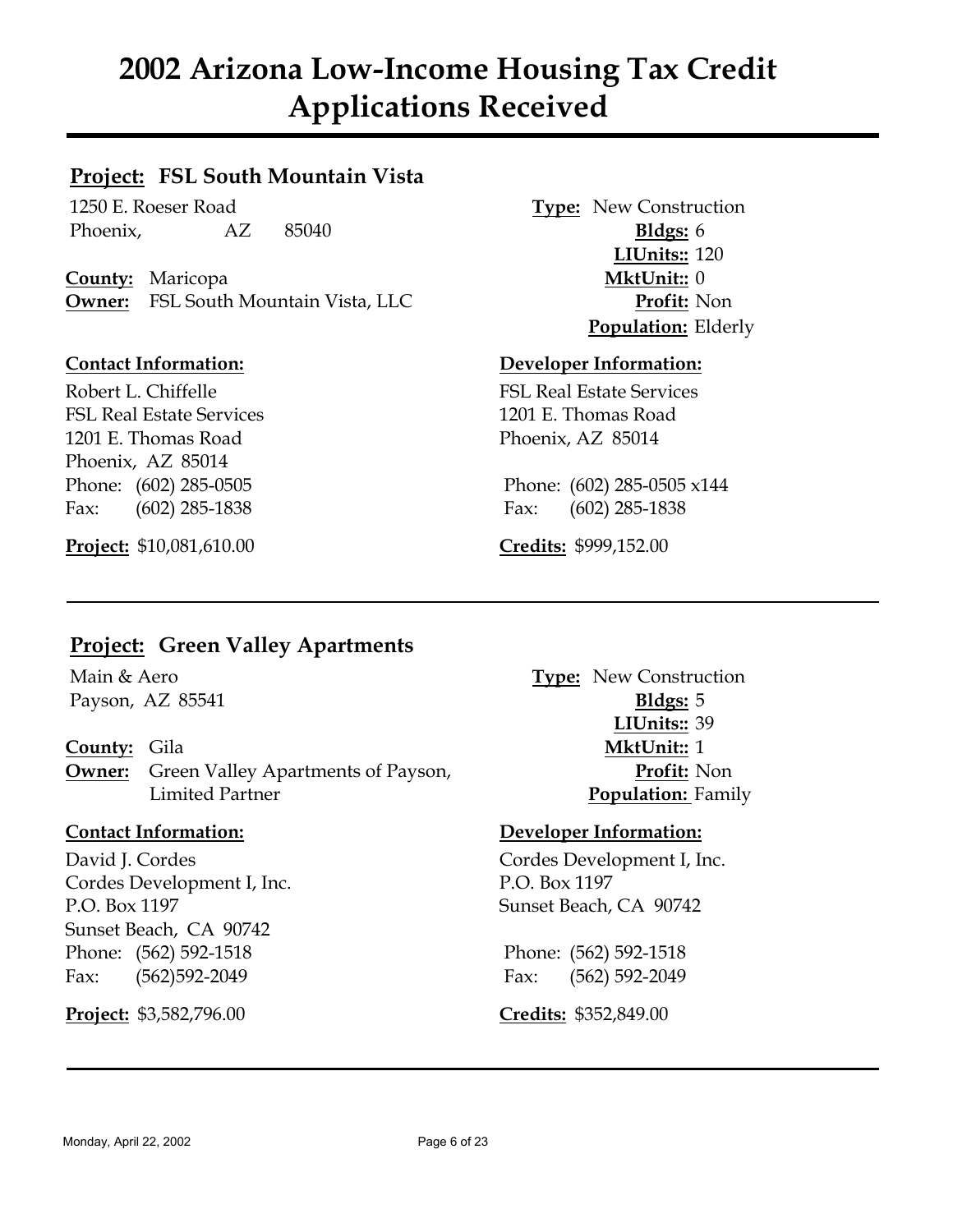# **Project: Indian Ridge Townhomes**

E. Papago Between Yucca & Cholla **Type:** New Construction Gila Bend, AZ 85337 **Bldgs:** 4

**County:** Maricopa **MktUnit::** 0 **Owner:** Indian Ridge Townhomes, LP **Profit:** For

Ike J. Monty **Investment Builders**, Inc. 8800 Yermoland Drive, Suite A El Paso, TX 79907 El Paso, TX 79907 Phone: (915) 599-1245 x 102 Phone: (915) 599-1245 Fax: (915) 599-0434 Fax: (915) 594-0434

**Project:** \$1,708,526.00 **Credits:** \$130,639.00

**LIUnits::** 16 **Population:** Family

### **Contact Information: Developer Information:**

Investment Builders, Inc. 8800 Yermoland Drive, Suite A

# **Project: Kachina Gardens Apartments**

Winslow, AZ 86047 **Bldgs:** 13

**County:** Navajo **MktUnit::** 0 **Owner:** Kachina Gardens Apartments, LLC **Profit:** Non

Community Services of Arizona, Inc. P.O. Box 1776 P.O. Box 1776 Chandler, AZ 85244-1776 Chandler, AZ 85244-1776 Phone: (480) 899-8717 Phone: (480) 899-8717 x211 Fax: (480) 786-4173 Fax: (480) 786-4173

**Project:** \$2,144,885.00 **Credits:** \$164,126.00

4607 Coopertown Road **Type:** Acquisition/Rehabilitation **LIUnits::** 52 **Population:** Family

### **Contact Information: Developer Information:**

Brian Swanton, V.P. **Community Services of Arizona**, Inc.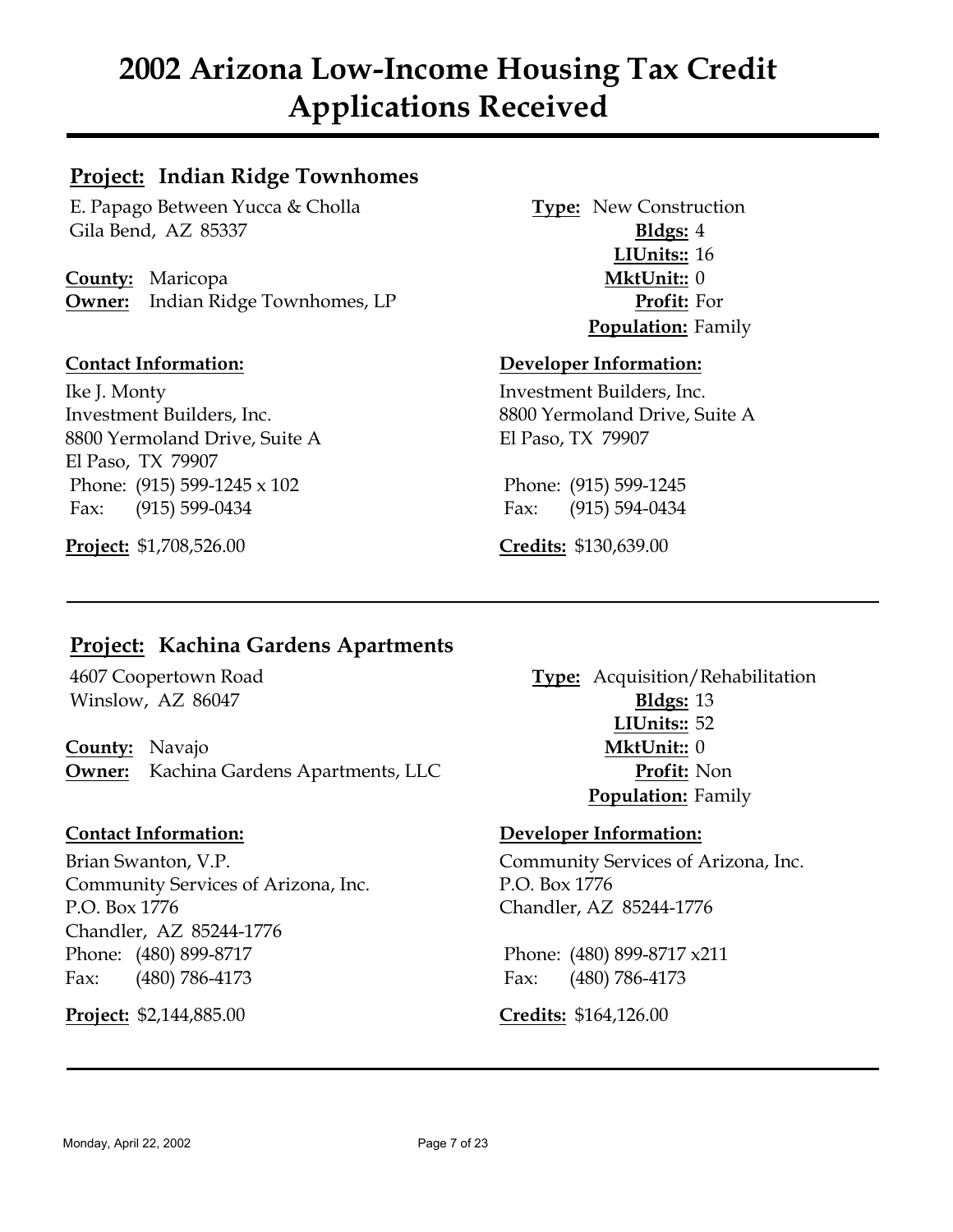# **Project: La Mariposa Villas**

Yuma, AZ 85364 **Bldgs:** 1

**County:** Yuma **MktUnit::** 0 **Owner:** Mariposa Affordable Housing **Profit:** For Partners, L.P. **Population:** Elderly

Daniel N. Terlecki Commonwealth Capital Corporation Commonwealth Capital Corportation 201 Bradenton Avenue, Suite 120 201 Bradenton Avenue, Suite 120 Dublin, OH 43017 Dublin, OH 43017 Phone: (614) 792-5511 Phone: (614) 792-5511 Fax: (614) 792-5151 Fax: (614) 792-5151

**Project:** \$5,018,574.00 **Credits:** \$522,507.00

22nd Lane & 38th Street **Type:** New Construction **LIUnits::** 72

### **Contact Information: Developer Information:**

# **Project: Loma Mariposa II**

1790 N. Lomas Mariposas Rd. **Type:** New Construction Nogales, AZ 85621 **Bldgs:** 12

**County:** Santa Cruz **MktUnit::** 20 **Owner:** La Mariposa II Limited Partnership **Profit:** For

Homestead 1277 Shoreline Lane 1277 Shoreline Lane Boise, ID 83702 Boise, ID 83702 Phone: (208) 343-8645 Phone: (208) 343-8645 Fax: (208) 345-8990 Fax: (208) 345-8990

**Project:** \$7,502,221.00 **Credits:** \$629,717.00

**LIUnits::** 80 **Population:** Family

### **Contact Information: Developer Information:**

Julie Hyatt Homestead Hope, LLC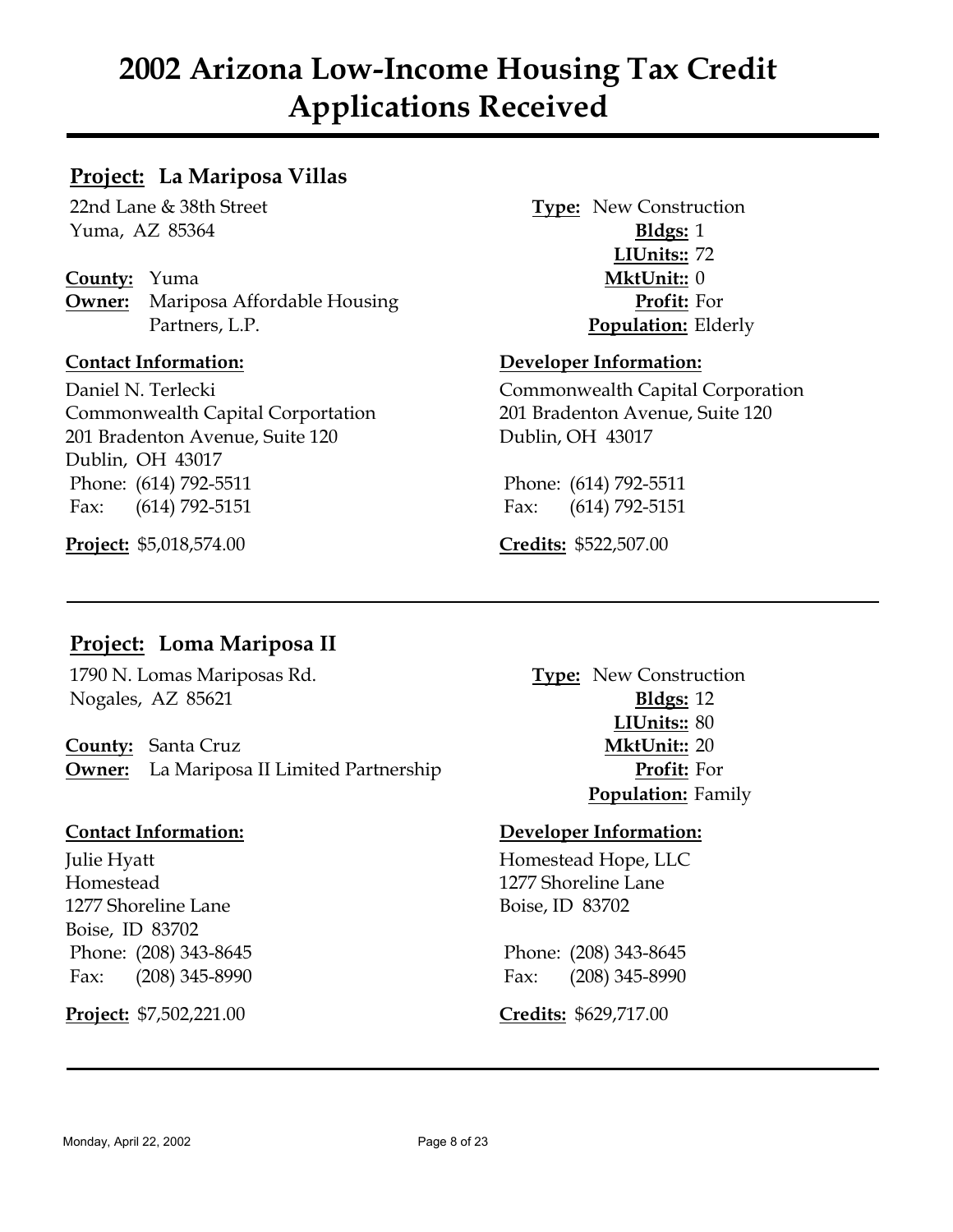## **Project: Los Arroyos Apartments**

West Mariposa Ranch Road **Type:** New Construction Nogales, AZ 85621 **Bldgs:** 5

**County:** Santa Cruz **MktUnit::** 0 **Owner:** El Barranco LLC. **Profit:** For

James H. Boltz James H. Boltz El Barranco LLC 9678 East Pershing Avenue 9678 East Pershing Avenue Scottsdale, AZ 85260 Scottsdale, AZ 85260 Phone: (480) 391-1909 Phone: (480) 391-1909 Fax: (480) 391-1909 Fax: (480) 391-1909

**Project:** \$1,501,814.00 **Credits:** \$63,455.00

**LIUnits::** 24 **Population:** Family

### **Contact Information: Developer Information:**

# **Project: Mingus Mountain Apartment Homes**

Northeast corner of Elm St. and 16th Street **Type:** New Construction Cottonwood, AZ 86326 **Bldgs:** 6

**Owner:** Cottonwood Mingus Mountain **Profit:** For Limited Partnership **Population:** Family

Brad H. Davis Glennmark Construction Cotttonwood Community Housing, Inc. 3 Charter Oak Place 10040 E. Happy Valley Road #347 Hartford, CT 06106 Scottsdale, AZ 85255 Phone: (480) 513-7175 Phone: (860) 241-0141 Fax: (480) 513-7176 Fax: (860) 548-9136

**Project:** \$9,603,756.00 **Credits:** \$700,000.00

**LIUnits::** 76 **County:** Yavapai **MktUnit::** 20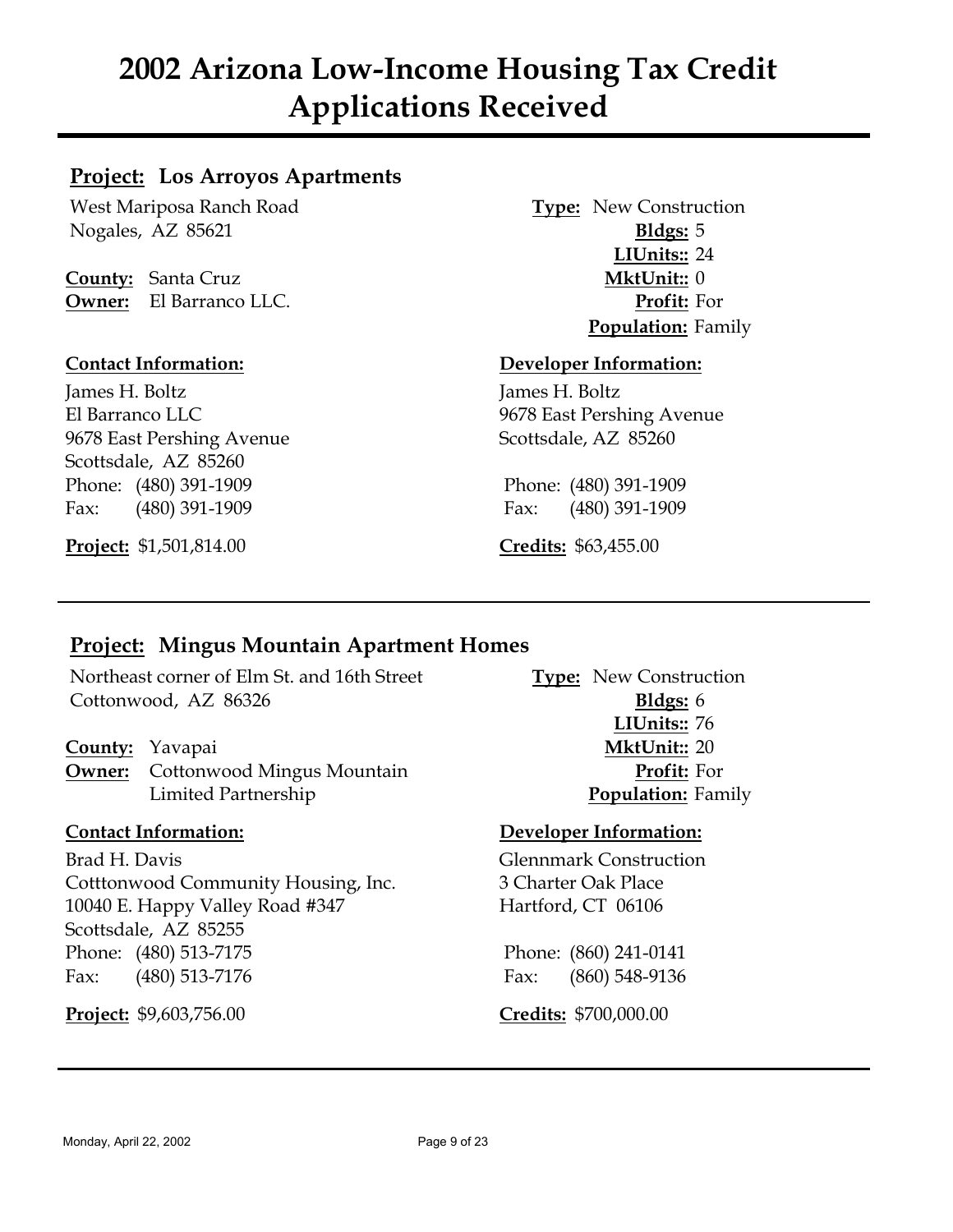# **Project: Mountain Park Apartments**

3060 East Show Low Lake Road **Type:** New Construction Show Low, AZ 85901 **Bldgs:** 7

**County:** Navajo **MktUnit::** 0 **Owner:** Mountain Part Apartments, LP **Profit:** For

George V. Limbert Partnership Equities, Inc. Partnership Equities, Inc. 6880 Tussing Road 6880 Tussing Road Reynoldsburg, OH 43068 Reynoldsburg, OH 43068 Phone: (614) 552-5612 Phone: (614) 552-5612 Fax: (614) 322-8812 Fax: (614) 322-8812

**Project:** \$5,859,005.00 **Credits:** \$608,294.00

**LIUnits::** 72 **Population:** Family

### **Contact Information: Developer Information:**

# **Project: Mountain Village**

Show Low, AZ 85901 **Bldgs:** 3

**County:** Navajo **MktUnit::** 27 **Owner:** Partnership entity to be formed. **Profit:** Non

Joel Premselaar Questra Health Partners Questra Health Partners 8381 Via Linda 8381 Via Linda Scottsdale, AZ 85258 Scottsdale, AZ 85258 Phone: (480) 443-1292 Phone: (480) 443-1292 Fax: (480) 991-4481 Fax: (480) 991-4481

**Project:** \$7,530,585.00 **Credits:** \$414,656.00

301 E. McNeil **Type:** New Construction **LIUnits::** 41 **Population:** Elderly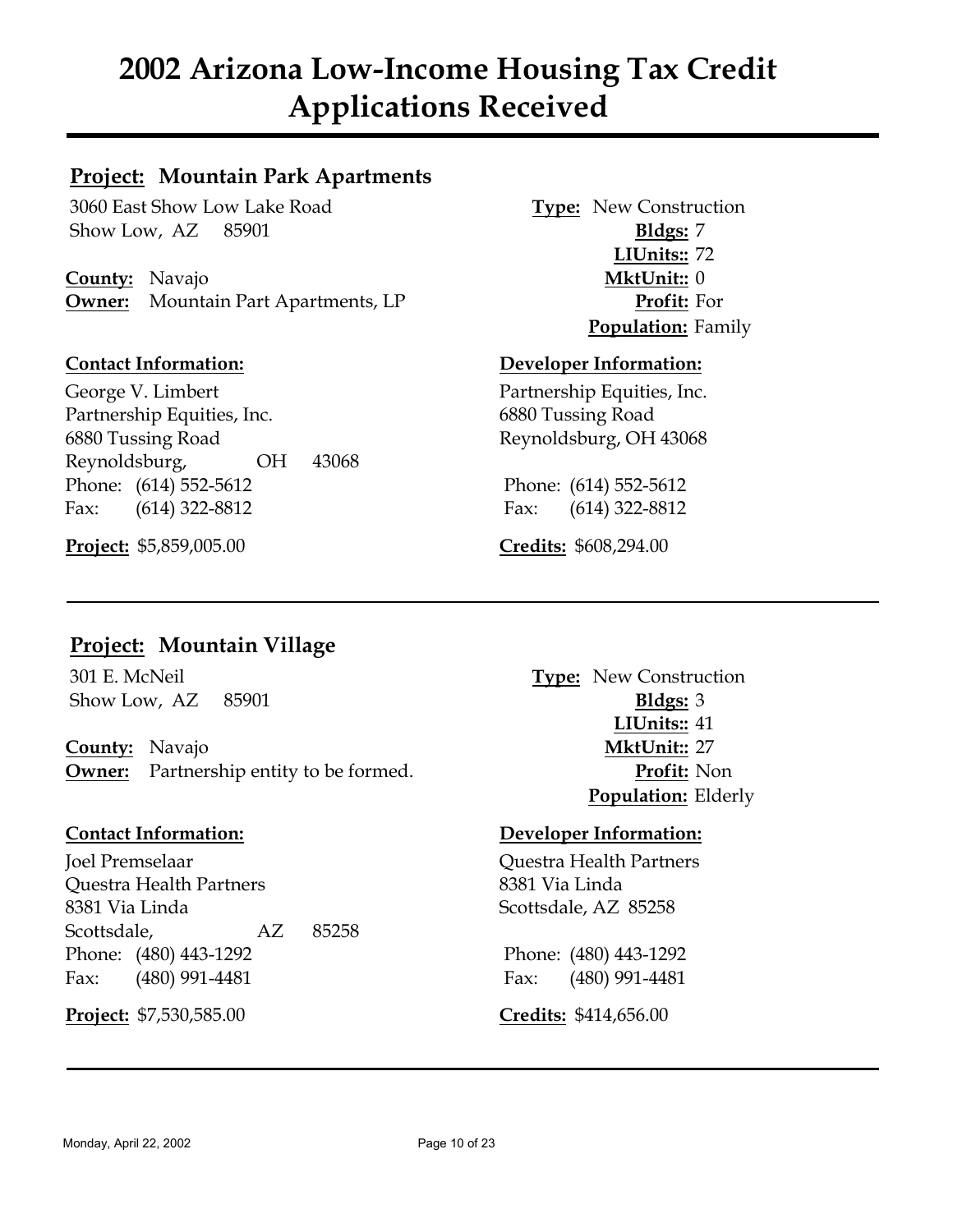# **Project: Mustang Ridge Townhomes**

**County:** Navajo **MktUnit::** 0 **Owner:** Mustang Ridge Townhomes, Limited **Profit:** Non Partnership **Population:** Family

David J. Cordes Cordes Development I, Inc. Cordes Development I, Inc. P.O. Box 1197 P.O. Box 1197 Sunset Beach, CA 90742 Sunset Beach, CA 90742 Phone: (562) 592-1518 Phone: (562) 592-1518 Fax: (562) 592-2049 Fax: (562)592-2049

**Project:** \$2,149,707.00 **Credits:** \$94,237.00

Tribal Highway 3 **Type:** New Construction Cibecue, AZ 85911 **Bldgs:** 6 **LIUnits::** 21

### **Contact Information: Developer Information:**

# **Project: North Reservation - Phase I**

Strand Ave. North Cocopah Reservation **Type:** New Construction Yuma, AZ 85364 **Bldgs:** 32

**County:** Yuma **MktUnit::** 0

Cocopah Indian Housing and 10488 Steamboat St. 10488 Steamboat St. Somerton, AZ 85350 Somerton, AZ 85350 Phone: (928) 627-8863 Phone: (928) 627-7548 Fax: (928) 627-9800 Fax: (928) 627-9800

**Project:** \$4,660,162.00 **Credits:** \$469,859.00

**LIUnits::** 40 **Owner:** To be formed. **Profit:** Non **Population:** Family

### **Contact Information: Developer Information:**

Michael Reed Cocopah Indian Housing and Development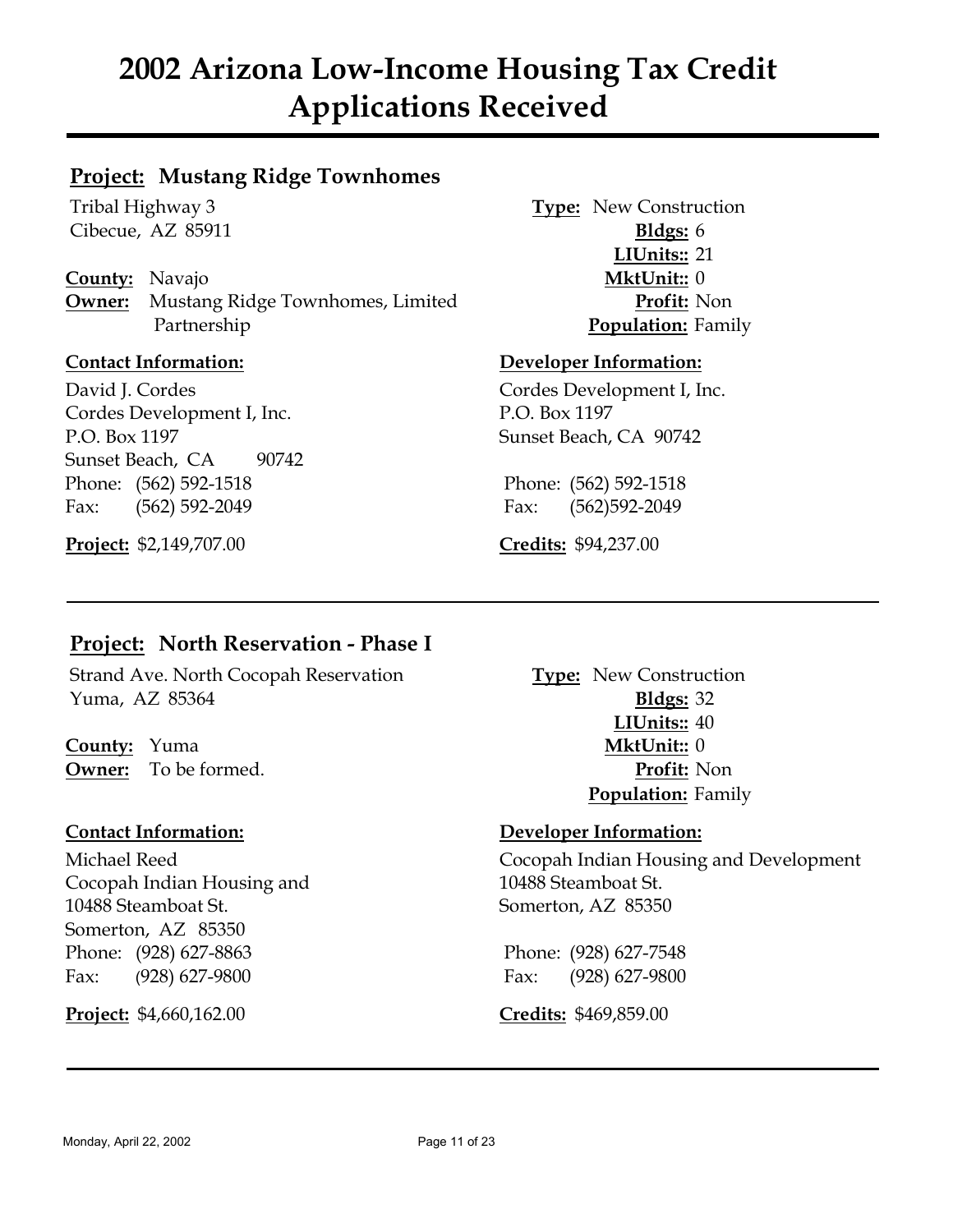# **Project: Oakwood Village III Apartments**

Flagstaff, AZ 86001 **Bldgs:** 7

**County:** Coconino **MktUnit::** 0 **Owner:** Oakwood Village III/Flagstaff LP **Profit:** For

William E. Spreitzer WESCAP Investments, Inc. 4745 North 7th Street Phoenix, AZ 85014 Phoenix, AZ 85014 Phone: (602) 279-3900 Phone: (602) 279-9300 Fax: (602) 277-8491 Fax: (602) 277-8491

**Project:** \$5,931,737.00 **Credits:** \$445,753.00

3400 South Kofa Drive **Type:** New Construction **LIUnits::** 56 **Population:** Family

### **Contact Information: Developer Information:**

WESCAP Investments, Inc. 4745 North 7th Street, Suite 110

# **Project: Orchard Estates Apartment Homes**

Northeast corner of Young Street and Reems Road **Type:** New Construction Surprise, AZ 85374 **Bldgs:** 6

**Owner:** Orchard Estates Apartments Limited **Profit:** For Partnership **Population:** Family

Brad H. Davis Glennmark Construction, Inc. Surprise Community Housing, Inc. 3 Charter Oak Place 10040 E. Happy Valley Road #347 Hartford, CT 06106 Scottsdale, AZ 85255 Phone: (480) 513-7175 Phone: (860) 241-0141 Fax: 480-513-7176 Fax: (860) 548-9136

**Project:** \$9,146,999.00 **Credits:** \$700,000.00

**LIUnits::** 86 **County:** Maricopa **MktUnit::** 10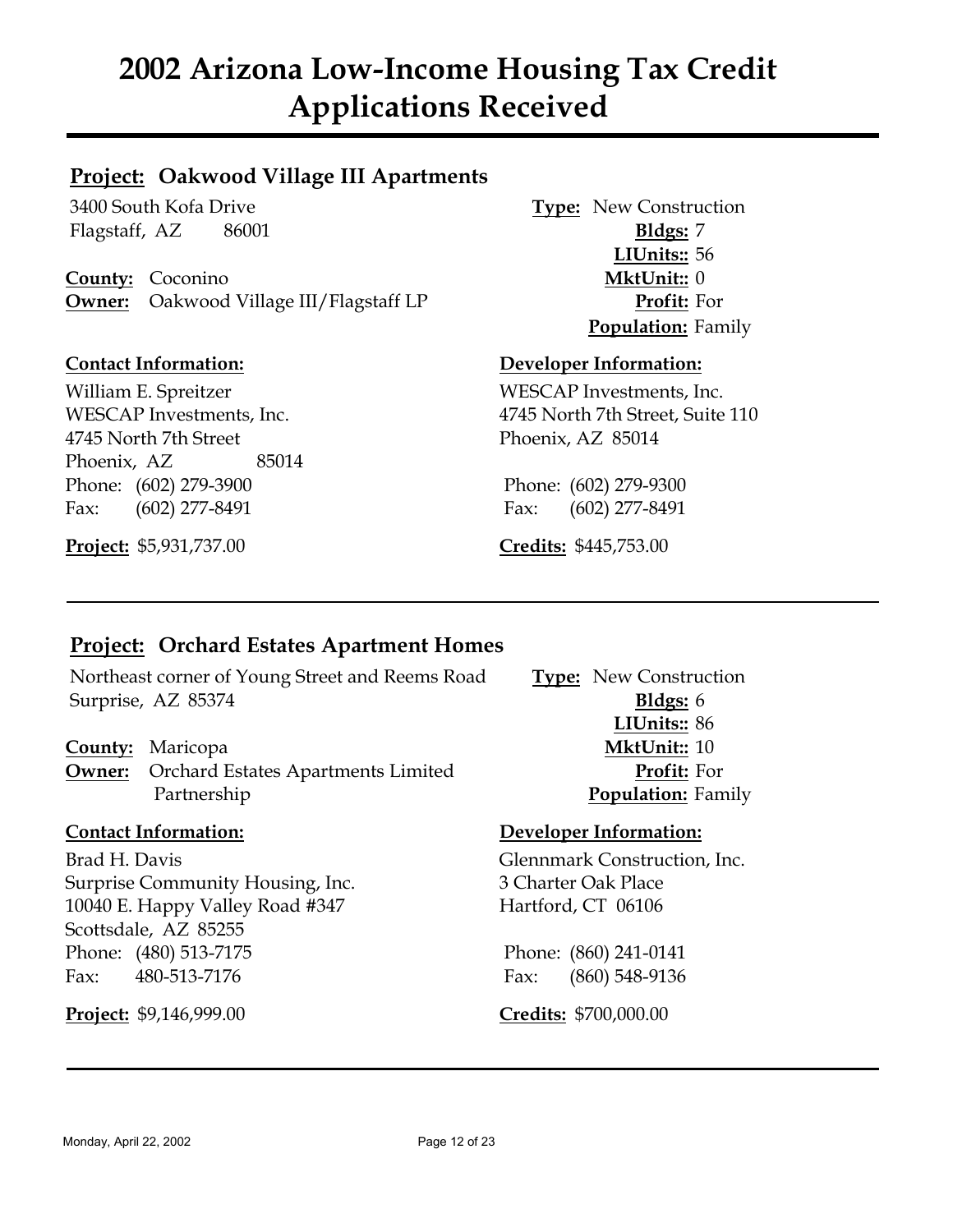## **Project: Palm View Apartments**

Casa Grande, AZ 85222 **Bldgs:** 6

**County:** Pinal **MktUnit::** 0 **Owner:** Palm View Affordable Housing, LP **Profit:** For

Daniel F. O'Dea Preservation Partners, Inc. Delphi Affordable Housing Group 204 East 8th Street 204 East 8th Street Georgetown, TX 78626 Georgetown, TX 78626 Phone: (512) 863-7666 Phone: (512) 863-7666 Fax: (512) 863-8656 Fax: (512) 863-8656

**Project:** \$3,805,832.00 **Credits:** \$196,839.00

851 East Palm Parke Blvd. **Type:** Acquisition/Rehabilitation **LIUnits::** 60 **Population:** Family

### **Contact Information: Developer Information:**

# **Project: Porter Mountain Apartments**

2345 N. Porter Mountain Rd. **Type:** New Construction Pinetop-Lakeside, AZ 85929 **Bldgs:** 12

**County:** Navajo **MktUnit::** 0 **Owner:** Porter Mountain Apartments, LLC **Profit:** For

Michael Salkeld Protech Development Corporation Parawest Community Development, 3825 Columbus Rd, SW, Building F 9261 N. 82nd Street Granville, OH 43023 Scottsdale, AZ 85258 Phone: (480) 991-9232 Phone: (740) 587-4150 Fax: (480) 991-9642 Fax: (740) 587-4697

**Project:** \$6,327,989.00 **Credits:** \$647,904.00

**LIUnits::** 60 **Population:** Family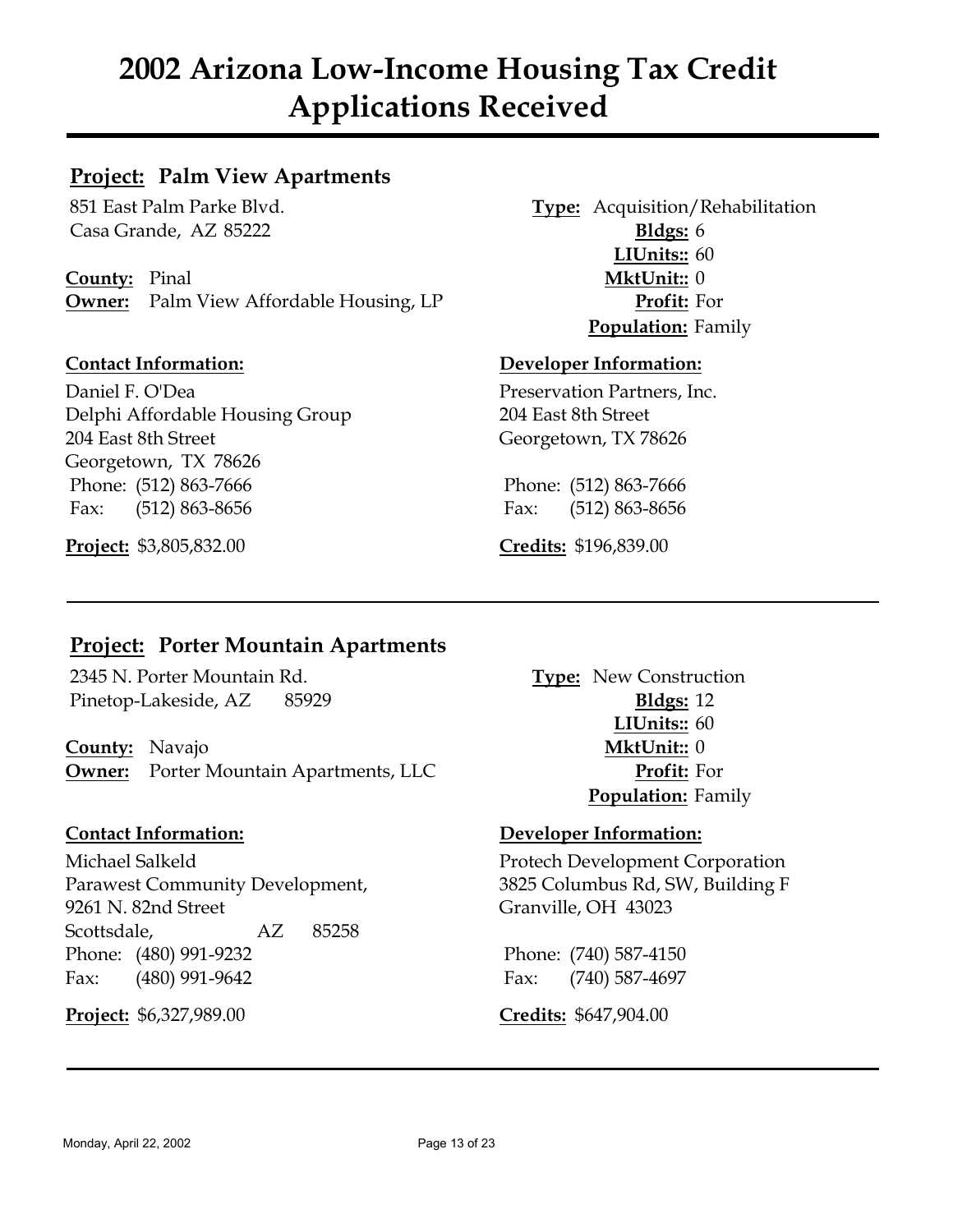# **Project: River Bend Apartments II**

12800 block of north 113th Avenue **Type:** New Construction Youngtown, AZ 85363 **Bldgs:** 8

**County:** Maricopa **MktUnit::** 0 **Owner:** River Bend Apartments II, LP **Profit:** For

Brian K. McDonnell Englewood Development Company, Inc. Englewood Development Company, Inc. 860 E. 86th Street, Suite 5 860 E. 86th Street, Suite 5 Indianapolis, IN 46240 Indianapolis, IN 46240 Phone: (317) 848-5111 Phone: (317) 848-5111 Fax: (317) 846-4552 Fax: (317) 846-4552

**Project:** \$4,779,981.00 **Credits:** \$479,989.00

**LIUnits::** 72 **Population:** Elderly

### **Contact Information: Developer Information:**

# **Project: Roosevelt Historic Housing**

801-835 N. 6th Ave., 848-850 & 838 N. 5th Ave. **Type:** New Construction/Acquision & Rehabilitation Phoenix, AZ 85018 **Bldgs:** 13

**County:** Maricopa **MktUnit:** 0 **Owner:** Roosevelt Historic Housing, LP **Profit:** For

Dee Luckenbill Butler Housing Company, Inc. Luckenbill Associates, LLC 4250 E. Camelback Rd. #K220 891 N. Roadrunner Rd. Phoenix, AZ 85018 Apache Junction, AZ 85219 Phone: (480) 288-0528 Phone: (602) 385-0135 Fax: (480) 288-0518 Fax: (602) 707-7771

**Project:** \$7,391,042.00 **Credits:** \$710,506.00

**LIUnits:** 48

**Population:** Family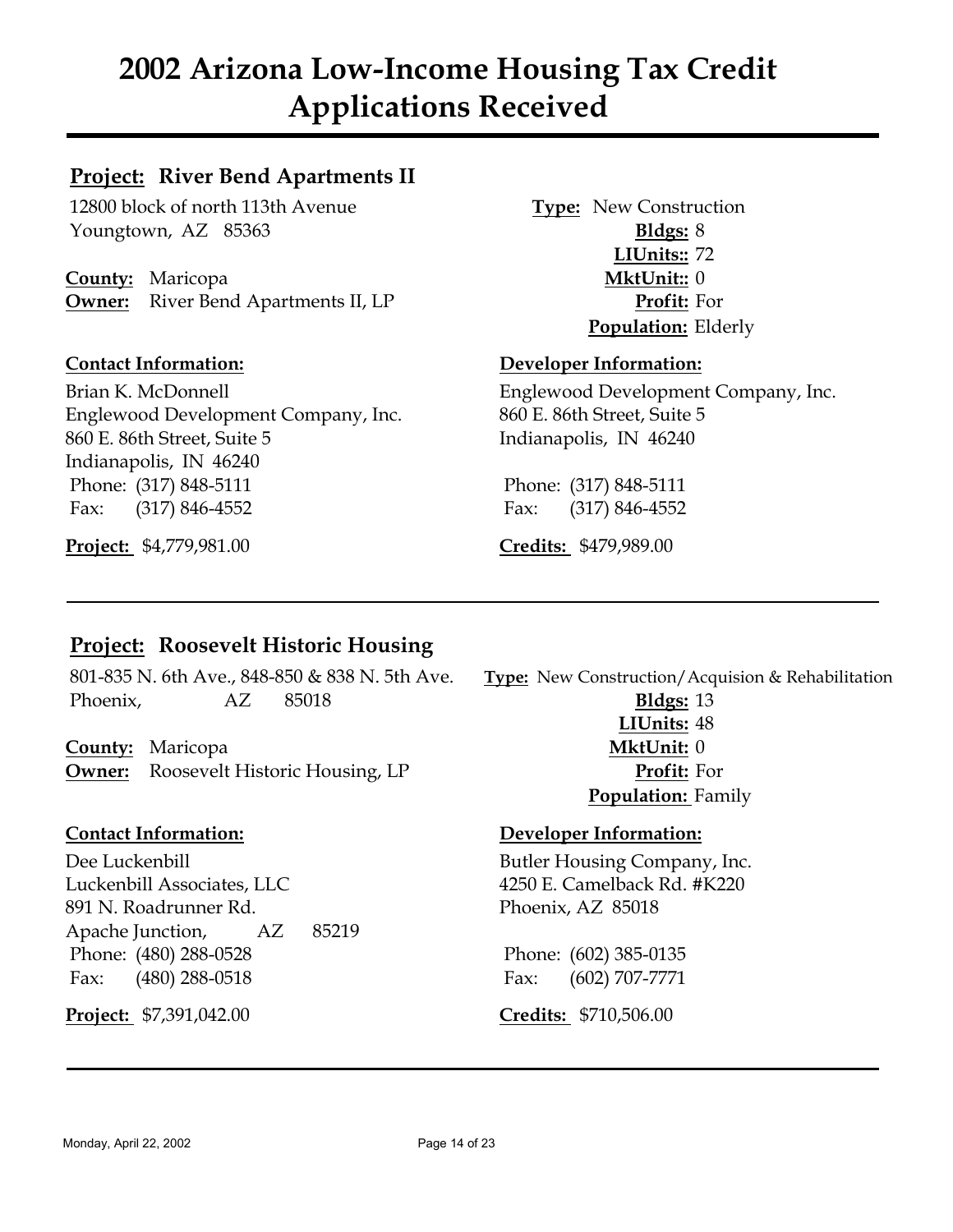# **Project: Rose Terrace - Phase II**

Avondale, AZ 85323 **Bldgs:** 7

**County:** Maricopa **MktUnit:** 0 **Owner:** Rose Terrace Development **Profit:** Non Partnership Phase II, LLC **Population:** Family

Dee Luckenbill CSA-Rose Terrace, LLC Luckenbill Associates, LLC P.O. Box 1776 891 N. Roadrunner Chandler, AZ 85244 Apache Junction, AZ 85219 Phone: (480) 288-0528 Phone: (480) 899-8717 Fax: (480) 288-0518 Fax: (480) 786-4173

**Project:** \$2,568,368.00 **Credits:** \$275,241.00

S.E. 4th & Harrison **Type:** New Construction **LIUnits:** 20

### **Contact Information: Developer Information:**

# **Project: Sagewood Apartments**

Southeast corner of 67th and Glendale **Type:** New Construction Glendale, AZ 85301 **Bldgs:** 13

**County:** Maricopa **MktUnit:** 78 **Owner:** To Be Formed Limited Partnership. **Profit:** For

Walling Development Inc. 600 B Street, Suite 2040 600 B Street, Suite 2040 San Diego, CA 92101 San Diego, CA Phone: (619) 814-1263 Phone: (619) 814-1263 Fax: (619) 814-1268 Fax: (619) 814-1268

**Project:** \$17,189,461.00 **Credits:** \$700,000.00

**LIUnits:** 130 **Population:** Family

### **Contact Information: Developer Information:**

Glenn Walling **Communist Communist Communist Communist Communist Communist Communist Communist Communist Communist Communist Communist Communist Communist Communist Communist Communist Communist Communist Communist Communi**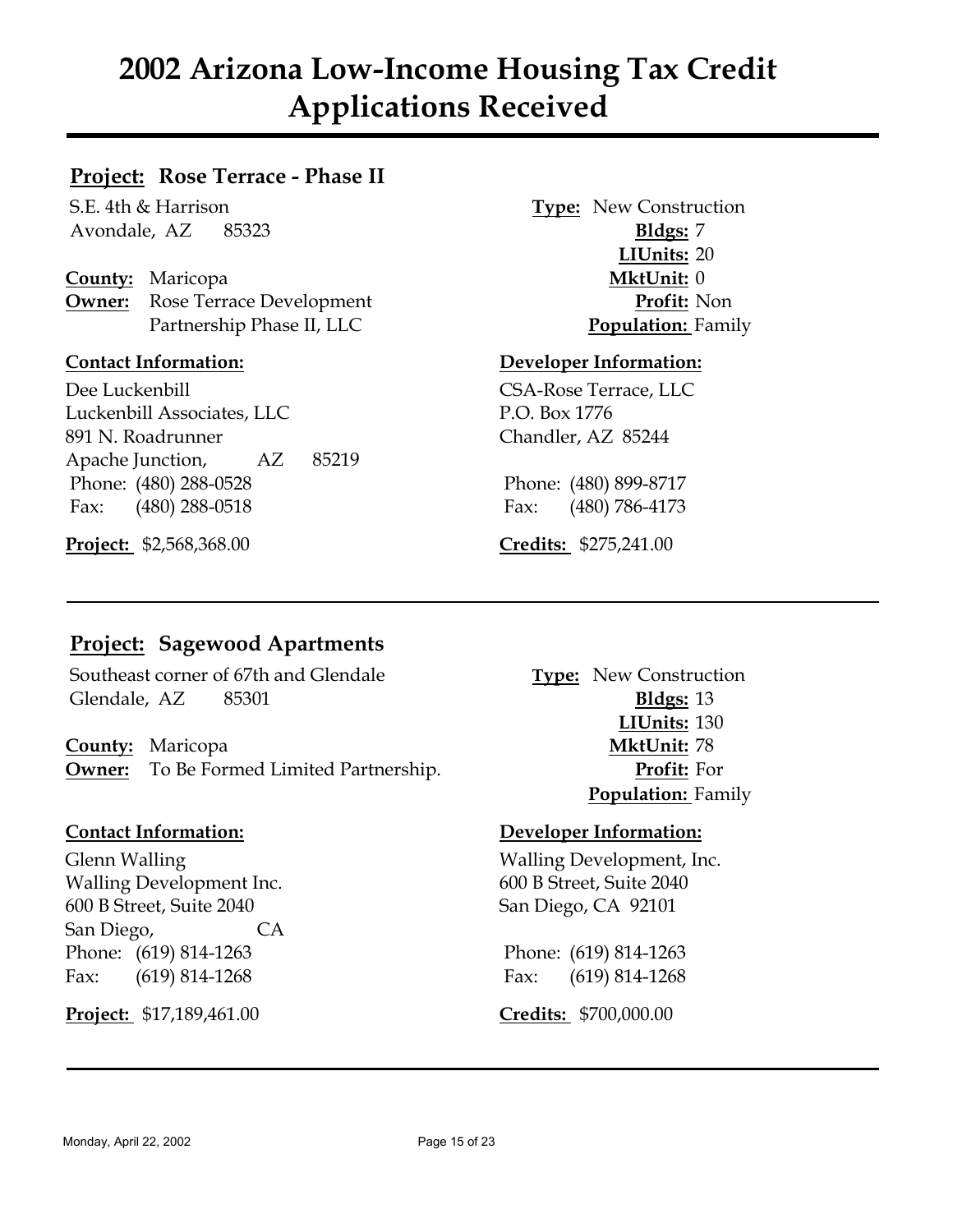## **Project: Sierra Verde Apartments**

150 North Apache Road **Type:** Rehabilitation Buckeye, AZ 85326 **Bldgs:** 7

**County:** Maricopa **MktUnit:** 0 **Owner:** Buckeye Family Housing, a Limited **Profit:** For Partnership **Population:** Family

David G. Rae Campbell-Hogue & Associates, Inc. Campbell-Hogue & Associates, Inc. 1200 112th Avenue N.E.; Suite C-443 1200 112th Avenue N.E.; Suite C-143 Bellevue, WA 98004 Bellevue, WA 98004 Phone: (425) 455-3879 Phone: (425) 455-3879 Fax: (425) 454-3468 Fax: (425) 454-3468

**Project:** \$404,575.00 **Credits:** \$12,648.00

**LIUnits:** 40

### **Contact Information: Developer Information:**

# **Project: Smoketree Apartments**

Buckeye, AZ 85362 **Bldgs:** 3

Tom Andrews J.L. Gray Company, Inc. 2407 West Picacho Avenue, Suite A-1 Las Cruces, NM 88005 Las Cruces, NM 88005 Phone: (505) 525-1199 Phone: (505) 525-1199 Fax: (505) 526-3309 Fax: (505) 526-3309

**Project:** \$1,308,880.00 **Credits:** \$49,078.00

902 East Centre Avenue **Type:** Acquisition/Rehabilitation **LIUnits:** 24 **County:** Maricopa **MktUnit:** 0 **Owner: Profit:** Non **Population:** Family

### **Contact Information: Developer Information:**

J.L. Gray Company, Inc. 2407 West Picacho Avenue, Suite A-1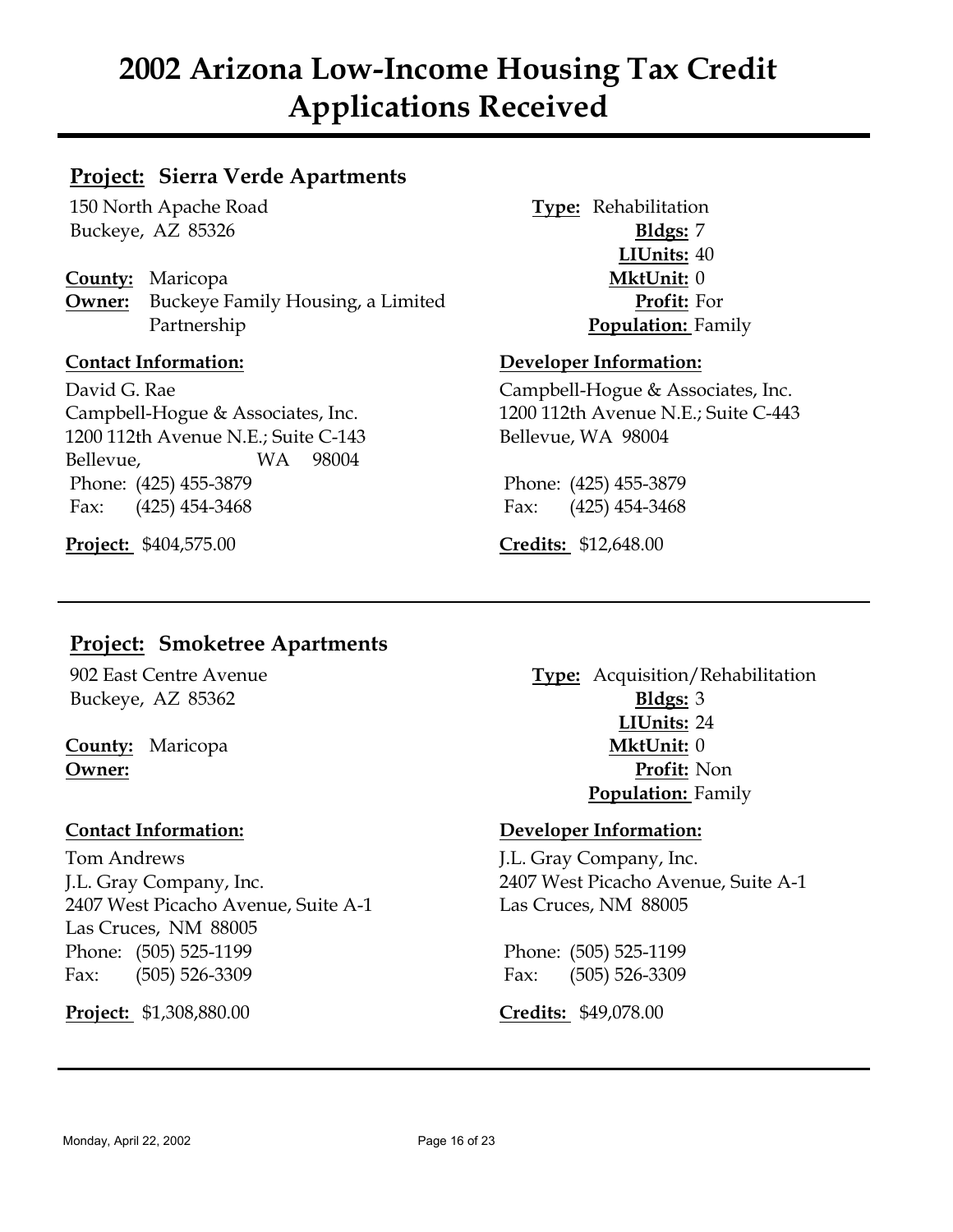## **Project: Somerton Apartments**

446 South Somerton Avenue **Type:** New Construction Somerton, AZ 85350 **Bldgs:** 10

**County:** Yuma **MktUnit:** 0 **Owner:** Somerton Affordable Housing, LP **Profit:** Non

National Farm Workers Service Center, 634 South Spring Street, Suite 719 634 South Spring Street, Suite 719 Los Angeles, CA 93531 Los Angeles, CA 90014 Phone: (213) 362-0260 Phone: (213) 362-0269 Fax: (213) 362-0265 Fax: (213) 362-0265

**Project:** \$6,747,653.00 **Credits:** \$688,684.00

**LIUnits:** 80 **Population:** Family

### **Contact Information: Developer Information:**

Cesar Marenco National Farm Workers Service Center, Inc.

# **Project: South Park - Hope VI**

**County:** Pima **MktUnit:** 0

Sabino Community Development P.O. Box 5026 4505 N. Quartz Hill Drive Tucson, AZ 85703 Tucson, AZ 85750 Phone: (520) 760-8976 Phone: (520) 792-1415 Fax: (520) 760-0548 Fax: (520) 792-1416

**Project:** \$6,606,981.00 **Credits:** \$550,757.00

Scattered sites. **Type:** New Construction Tucson, AZ 85713 **Bldgs:** 48 **LIUnits:** 48 **Owner:** To be formed. **Profit:** Non **Population:** Family

### **Contact Information: Developer Information:**

David R. Wohl Metropolitan Housing Corporation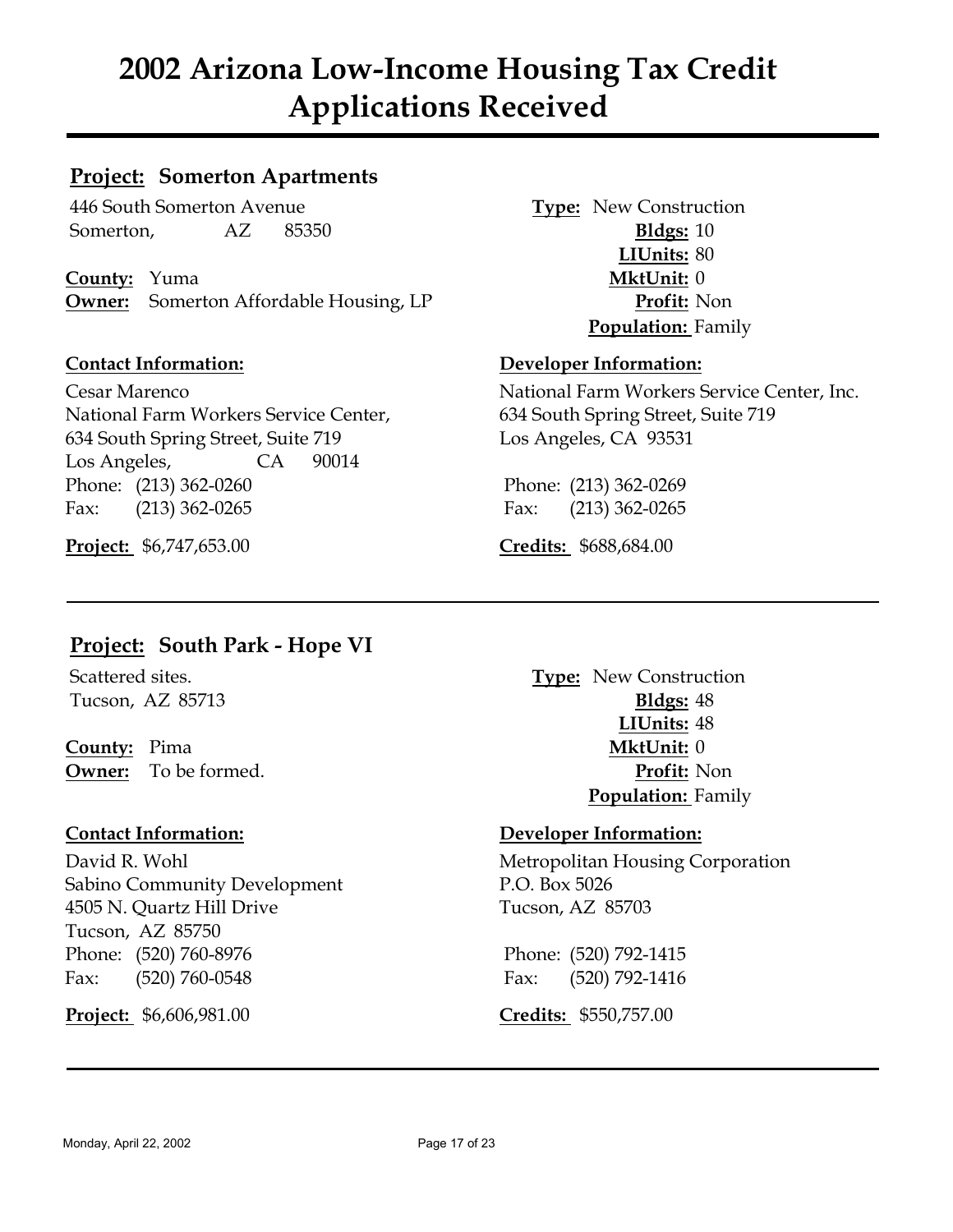# **Project: Southern Apartments**

939 West Southern Avenue **Type:** New Construction Phoenix, AZ 85041 **Bldgs:** 11

**County:** Maricopa **MktUnit:** 0 **Owner:** Southern Apartments Limited **Profit:** Non Partnership **Population:** Family

National Farm Workers Service Center, 29700 Woodford Tehachapi Road 634 South Spring Street, Suite 719 Keene, CA 93531 Los Angeles, CA 90014 Phone: (213) 362-0260 Phone: (661) 823-6201 Fax: (213) 362-0265 Fax: (661) 823-6175

**Project:** \$7,330,375.00 **Credits:** \$696,786.00

**LIUnits:** 88

### **Contact Information: Developer Information:**

Cesar Marenco National Farm Workers Service Center, Inc.

# **Project: Springtree Point Retirement Apartments**

West Side of Hamilton Street **Type:** New Construction Chandler, AZ 85225 **Bldgs:** 1

**County:** Maricopa **MktUnit:** 12 **Owner:** Springtree Point Associates, LLC **Profit:** For

David G. Rae Campbell-Hogue & Associates, Inc. 1200 112th Avenue N.E.; Suite C-143 Bellevue, WA 98004 Bellevue, WA 98004 Phone: (425) 455-3879 Phone: (425) 455-3879 Fax: (425) 454-3468 Fax: (425) 454-3468

**Project:** \$8,635,624.00 **Credits:** \$700,000.00

**LIUnits:** 108 **Population:** Elderly

### **Contact Information: Developer Information:**

Campbell-Hogue & Associates, Inc. 1200 112th Avenue N.E.; Suite C-443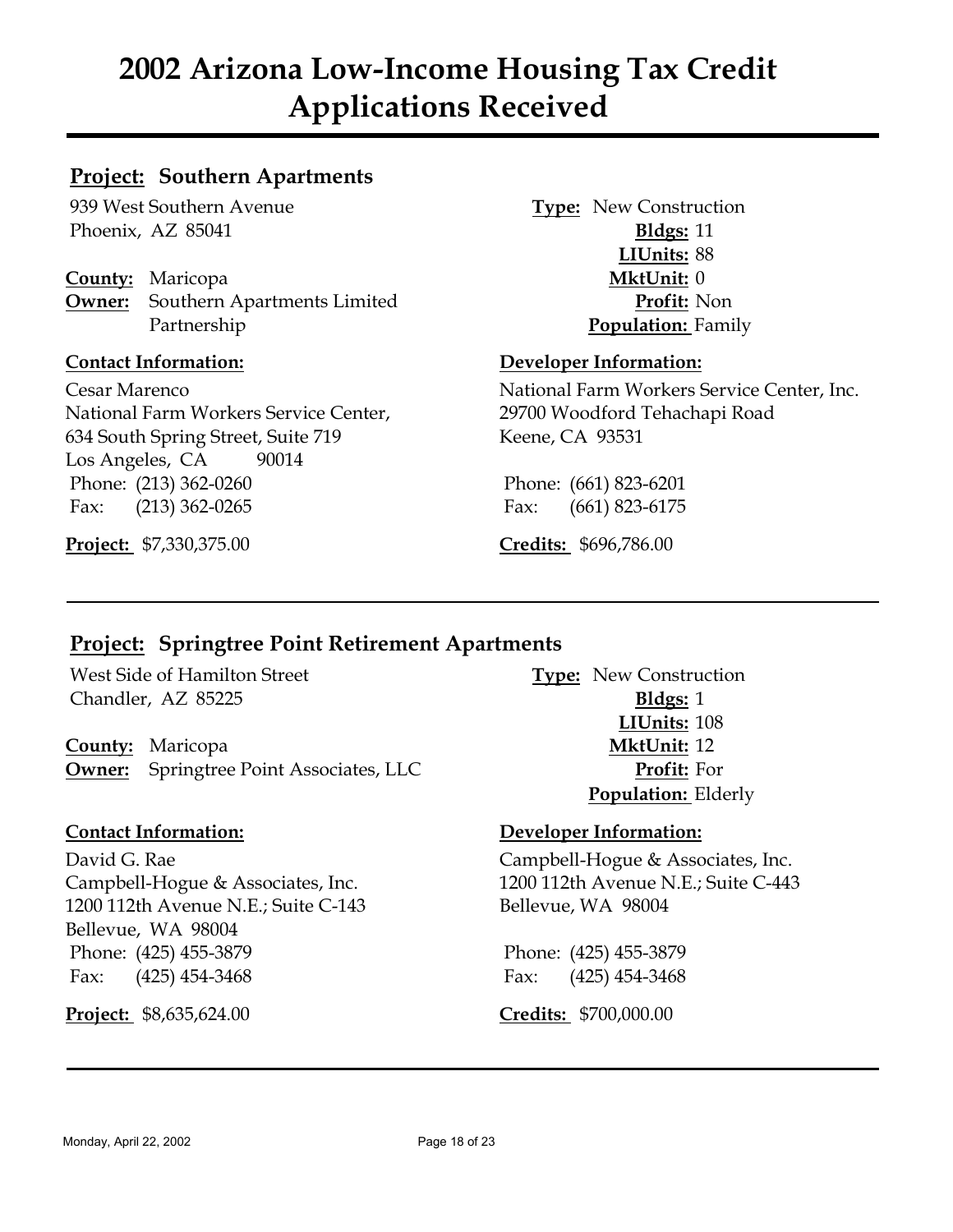## **Project: Sun River Apartments**

2140 Clearwater Drive **Type:** Rehabilitation Bullhead City, AZ 86442 **Bldgs:** 6

**County:** Mohave **MktUnit:** 0 **Owner:** Riviera Mohave Associates, a **Profit:** For Washington Limited Pa **Population:** Family

David G. Rae Campbell-Hogue & Associates, Inc. Campbell-Hogue & Associates, Inc. 1200 112th Avenue N.E.; Suite C443 1200 112th Avenue N.E.; Suite C-143 Bellevue, WA 98004 Bellevue, WA 98004 Phone: (425) 455-3879 Phone: (425) 455-3879 Fax: (425) 454-3468 Fax: (425) 454-3468

**Project:** \$445,430.00 **Credits:** \$13,768.00

**LIUnits:** 40

### **Contact Information: Developer Information:**

# **Project: Surprise Apartments**

Greasewood Street, south of Bell Road at Bola Dr. **Type:** New Construction Surprise, AZ 85374 **Bldgs:** 10

**County:** Maricopa **MktUnit:** 0 **Owner:** Surprise Apartments, LP **Profit:** For

Englewood Development Company, Inc. 860 E. 86th Street, Suite 5 860 E. 86th Street, Suite 5 Indianapolis, IN 46240 Indianapolis, IN 46240 Phone: (317) 848-5111 Phone: (317) 848-5111 Fax: (317) 846-4552 Fax: (317) 846-4552

**Project:** \$7,001,599.00 **Credits:** \$658,751.00

**LIUnits:** 80 **Population:** Family

### **Contact Information: Developer Information:**

Brian K. McDonnell Englewood Development Company, Inc.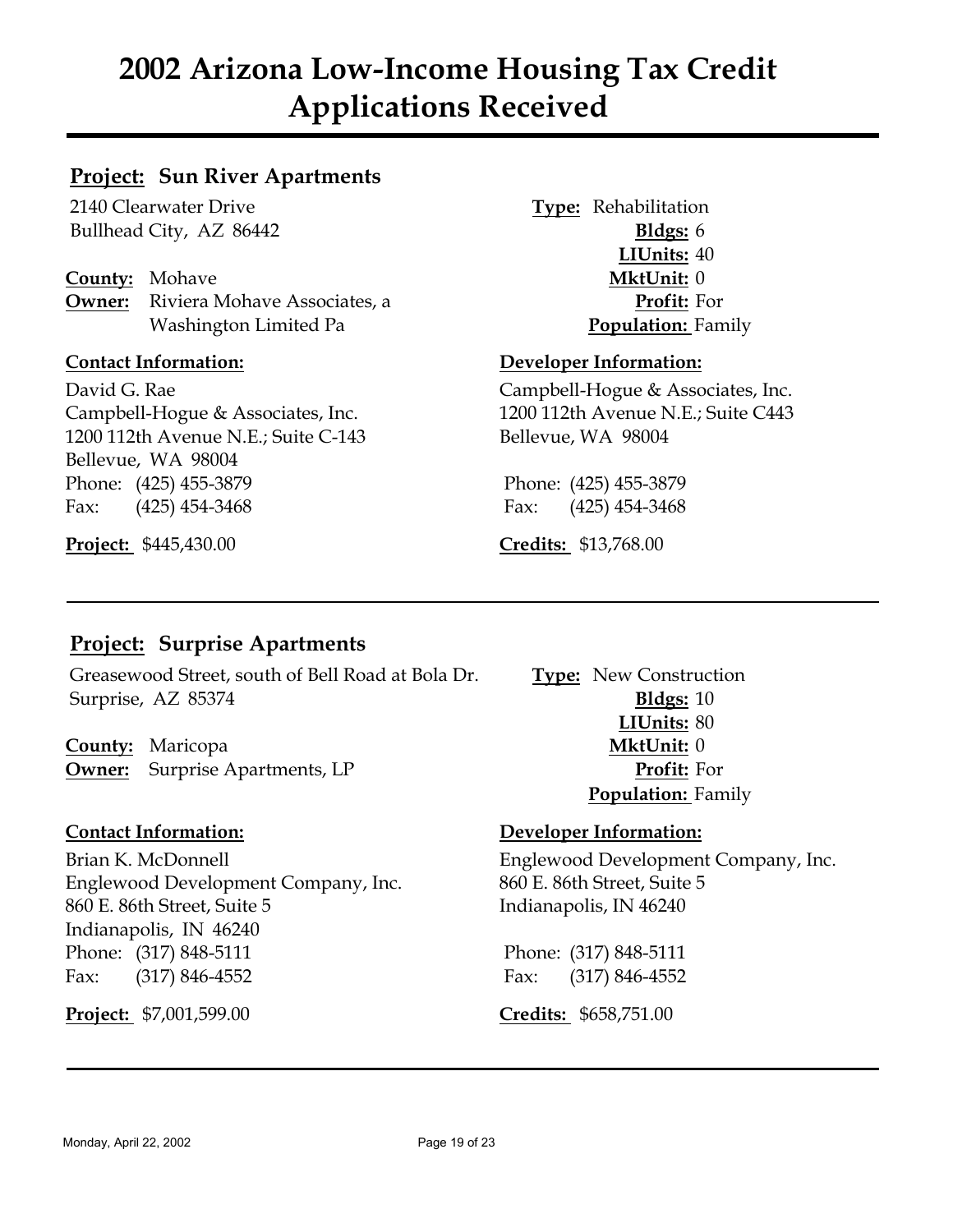# **Project: The Hacienda at Sunnyslope Apts.**

7th Ave. and Vogel N. of Dunlap **Type:** New Construction Phoenix, AZ 85021 **Bldgs:** 5

**County:** Maricopa **MktUnit:** 60 **Owner:** Sunnyslope Housing L.P. **Profit:** For

Reid Butler **Butler Butler Housing Company** Butler House Company, Inc. 4250 E. Camelback, Suite K220 4250 E. Camelback, Suite K220 Phoenix, AZ 85018 Phoenix, AZ 85018 Phone: (602) 385-0135 Phone: (602) 385-0135 Fax: (602)707-7771 Fax: (602) 707-7771

**Project:** \$13,122,255.00 **Credits:** \$579,129.00

**LIUnits:** 90 **Population:** Family

### **Contact Information: Developer Information:**

# **Project: Tierra Del Cielo Apartments**

Somerton, AZ 85350 **Bldgs:** 4

**County:** Yuma **MktUnit:** 1 **Owner:** Tierra Del Cielo Limited Partnership **Profit:** Non

Tom Andrews J.L. Gray Company J.L. Gray Company 2407 W. Picacho, Suite A1 2407 W. Picacho, Suite A1 Las Cruces, NM 88005 Las Cruces, NM 88005 Phone: (505) 525-1199 Phone: (505) 525-1199 Fax: (505) 526-3309 Fax: (505) 526-3309

**Project:** \$2,807,157.00 **Credits:** \$118,876.00

N. Somerton Avenue **Type:** New Construction **LIUnits:** 32 **Population:** Family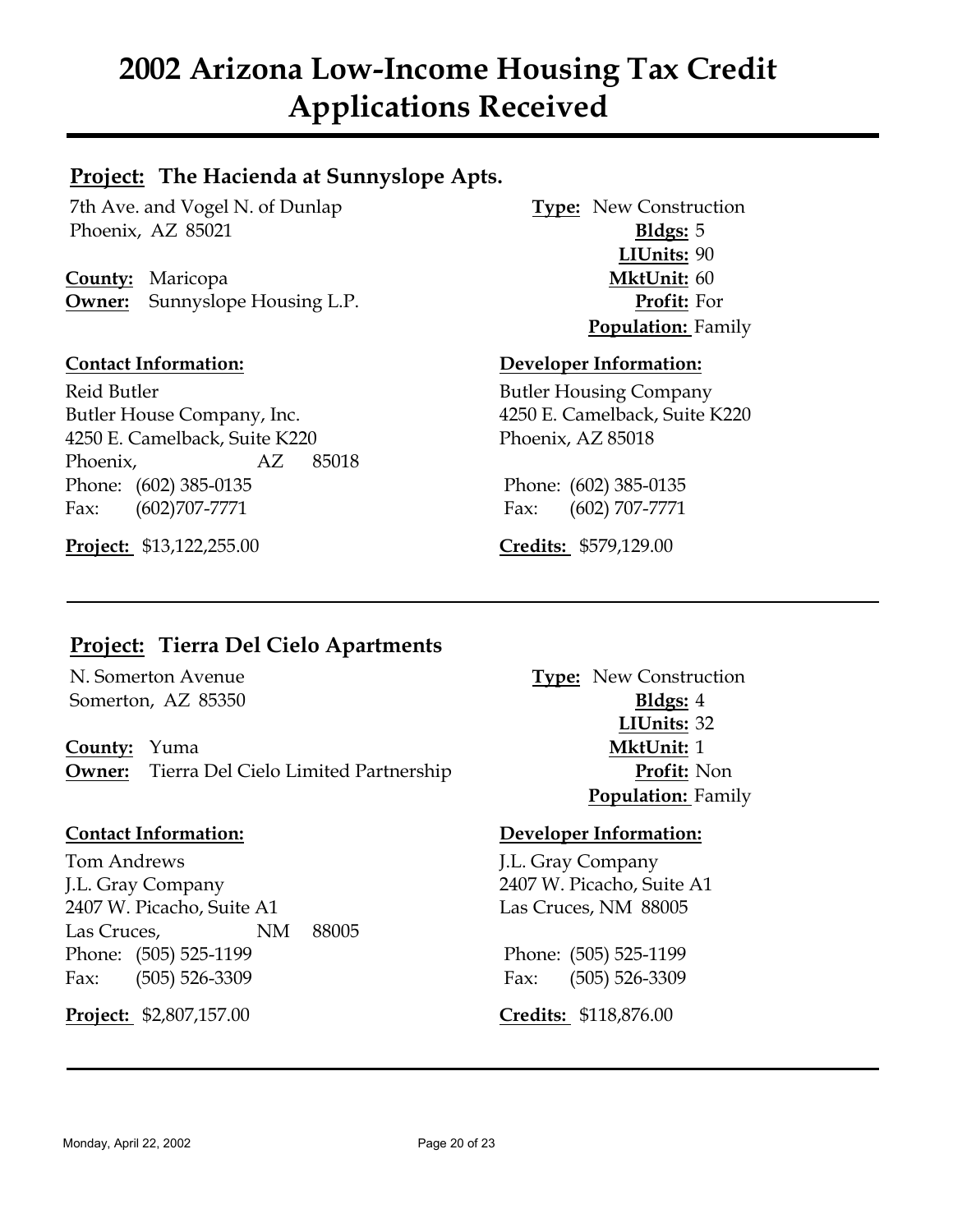## **Project: Town Square**

5136, 5140, 5144, & vacant land W. Glenn Dr. **Type:** New Construction Glendale, AZ 85301 **Bldgs:** 9

**County:** Maricopa **MktUnit:** 0 **Owner:** Town Square Apartments of **Profit:** For Glendale, LP **Population:** Family

Julie Hyatt Homestead Hope, LLC Homestead 1277 Shoreline Lane 1277 Shoreline Lane Boise, ID 83702 Boise, ID 83702 Phone: (208) 343-8645 Phone: (208) 343-8645 Fax: (208) 345-8990 Fax: (208) 345-8990

**Project:** \$6,175,342.00 **Credits:** \$581,172.00

**LIUnits:** 60

### **Contact Information: Developer Information:**

# **Project: Valley View Apartments**

NE Corner of Lakeshore Dr. & Windsong Rd. **Type:** New Construction Prescott Valley, AZ 86314 **Bldgs:** 10

**County:** Yavapai **MktUnit:** 0 **Owner:** Valley View/Prescott Valley LP **Profit:** For

William E. Spreitzer WESCAP Investments, Inc. 4745 North 7th Street, Suite 110 Phoenix, AZ 85014 Phoenix, AZ 85014 Phone: (602) 279-9300 Phone: (602) 279-9300 Fax: (602) 277-8491 Fax: (602) 277-8491

**Project:** \$7,523,464.00 **Credits:** \$700,000.00

**LIUnits:** 80 **Population:** Family

### **Contact Information: Developer Information:**

WESCAP Investments, Inc.  $4745$  North 7th Street, Suite 110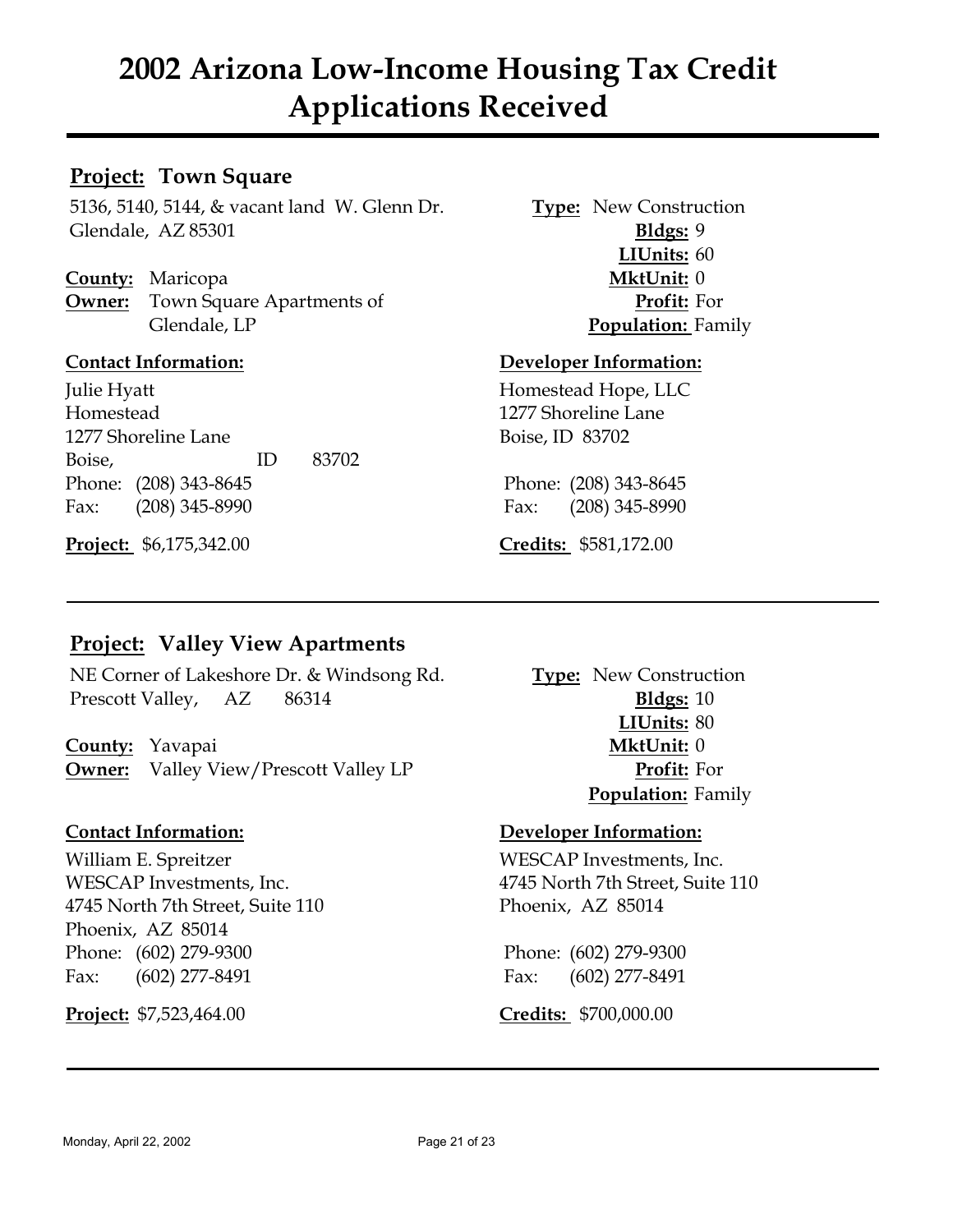## **Project: Ventana Estates II**

SW Corner of 96th Street and Balsam Avenue **Type:** New Construction Maricopa, AZ 85208 **Bldgs:** 4

**County:** Maricopa **MktUnit:** 10 **Owner:** Mesa Broadway Property II Limited **Profit:** For Partnership **Population:** Family

Brad H. Davis Glennmark Construction Mesa Broadway Community Housing 3 Charter Oak Place 10040 E. Happy Valley Road #347 Hartford, CT 06106 Scottsdale, AZ 85255 Phone: (480) 513-7175 Phone: (860) 241-0141 Fax: (480) 513-7176 Fax: (860) 548-9136

**Project:** \$9,496,637.00 **Credits:** \$700,000.00

**LIUnits:** 86

### **Contact Information: Developer Information:**

# **Project: Yavapai-Apache Homes I**

**County:** Yavapai **MktUnit:** 0 **Owner:** Yavapai-Apache Nation Limited **Profit:** Non

Lorna Hazelwood Yavapai-Apache Nation Tribal Housing Yavapai-Apache Nation Tribal Housing 876 Smiley Avenue 876 Smiley Avenue Camp Verde, AZ 86322 Camp Verde, AZ 86322 Phone: (928) 567-4191 Phone: (520) 567-4191 Fax: (928) 567-5310 Fax: (520) 567-5310

**Project:** \$5,561,193.00 **Credits:** \$500,710.00

876 Smiley Avenue **Type:** New Construction/Acquisition & Rehabilitation Camp Verde, AZ 86322 **Bldgs:** 48 **LIUnits:** 48 Partnership #1 **Population:** Family